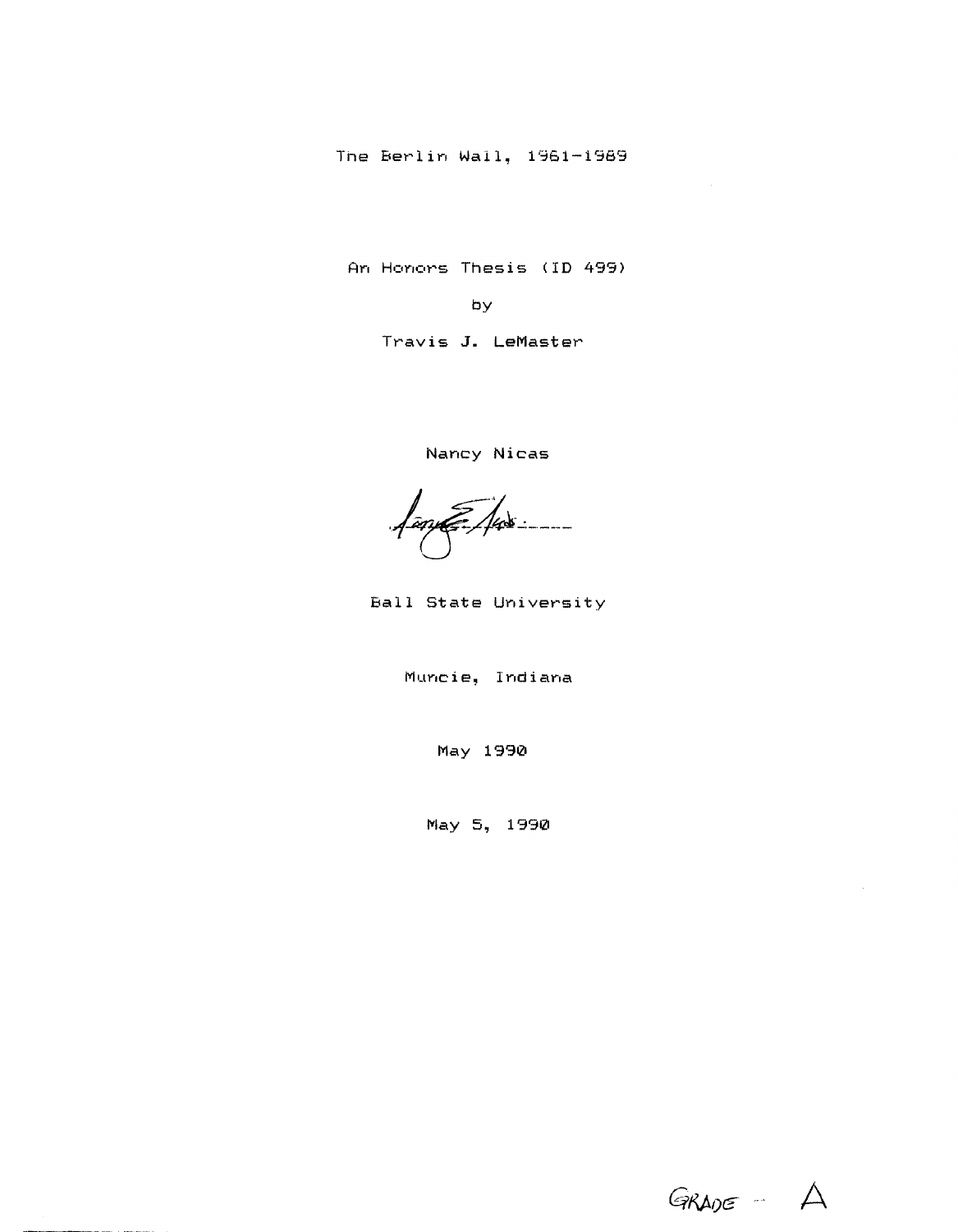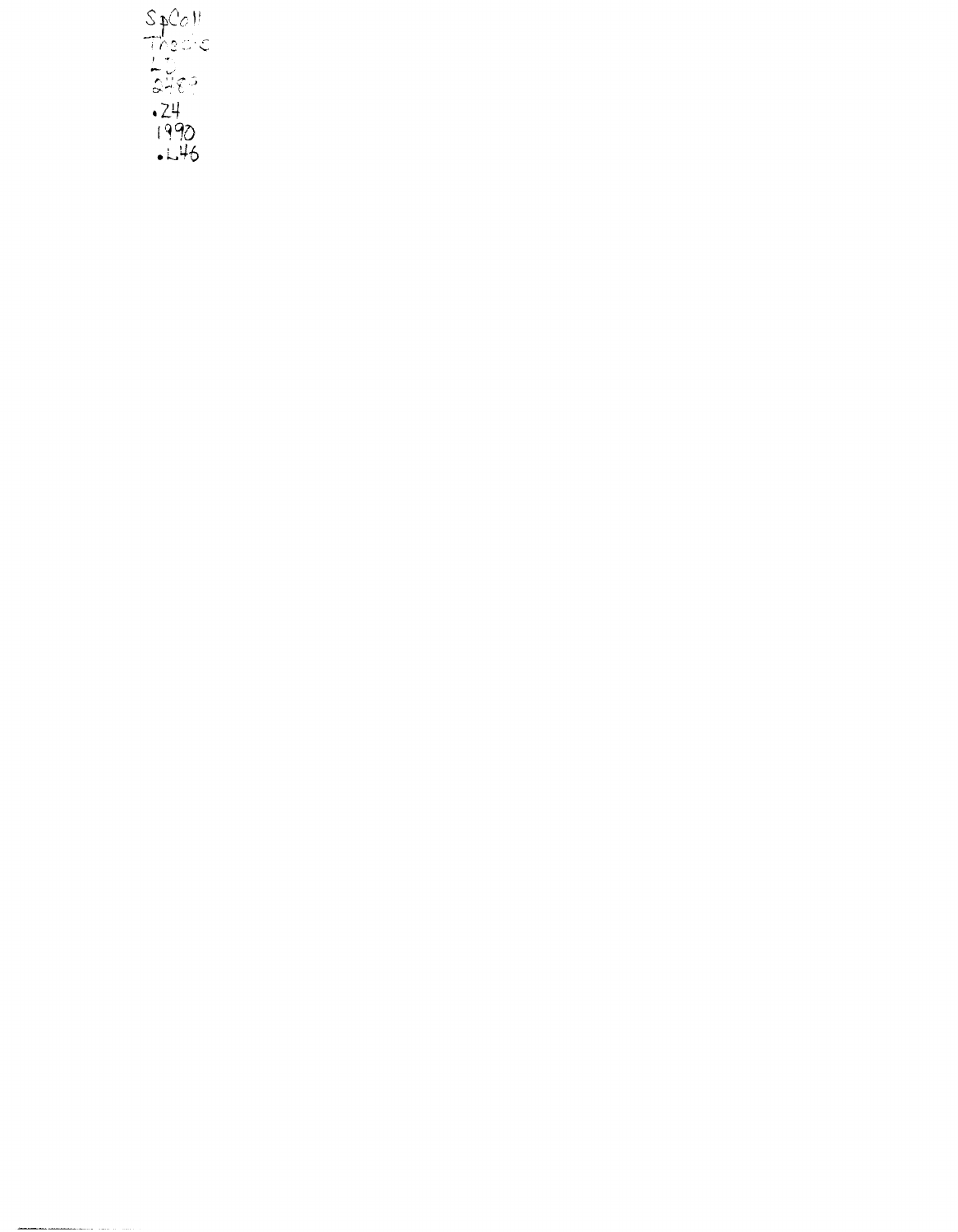## The Berlin Wall

The German language is haunted by the word "Mauer", or "Wall", much in the same way as it is by the word "Nazi." (Ryback 23) From its erection in the early morning hours of August 13, 1961 until its dismantling on November 9-10. 1989, the Berlin Wall stood as the ultimate symbol of the Cold War in Europe, a painful reminder to the German people of Germany's past and of its division after the Second World War into the Federal Republic of Germany (F.R.G.) and the German Democratic Republic (G.D.R.). For those Germans hoping to forget the scars of the war, the Wall remained an open wound that would not heal.

The construction of the Berlin Wall in 1961 was an act of desperation by the G.D.R. government. The building of the Wall exposed the economic weaknesses and the political instabilities that existed within the G.D.R. borders, rather than showing the government's strength by stopping the flow of refugees. These weaknesses in the structure of the G.D.R. society were not remedied by the Wall, instead they were exaggerated because of the G.D.R.'s isolation from the the West caused by the Wall. As the! socio-economic and political inequalities between the peoples of the F.R.G. and the G.D.R. continued to grow, so did the feelings of discontent among G.D.R. citizens. This dissent, directed towards the goals of political and economic equality, led to the downfall of the G.D.R. government and the Berlin Wall in 1989. After 28 years, the circumstances that caused the G.D.R. government originally to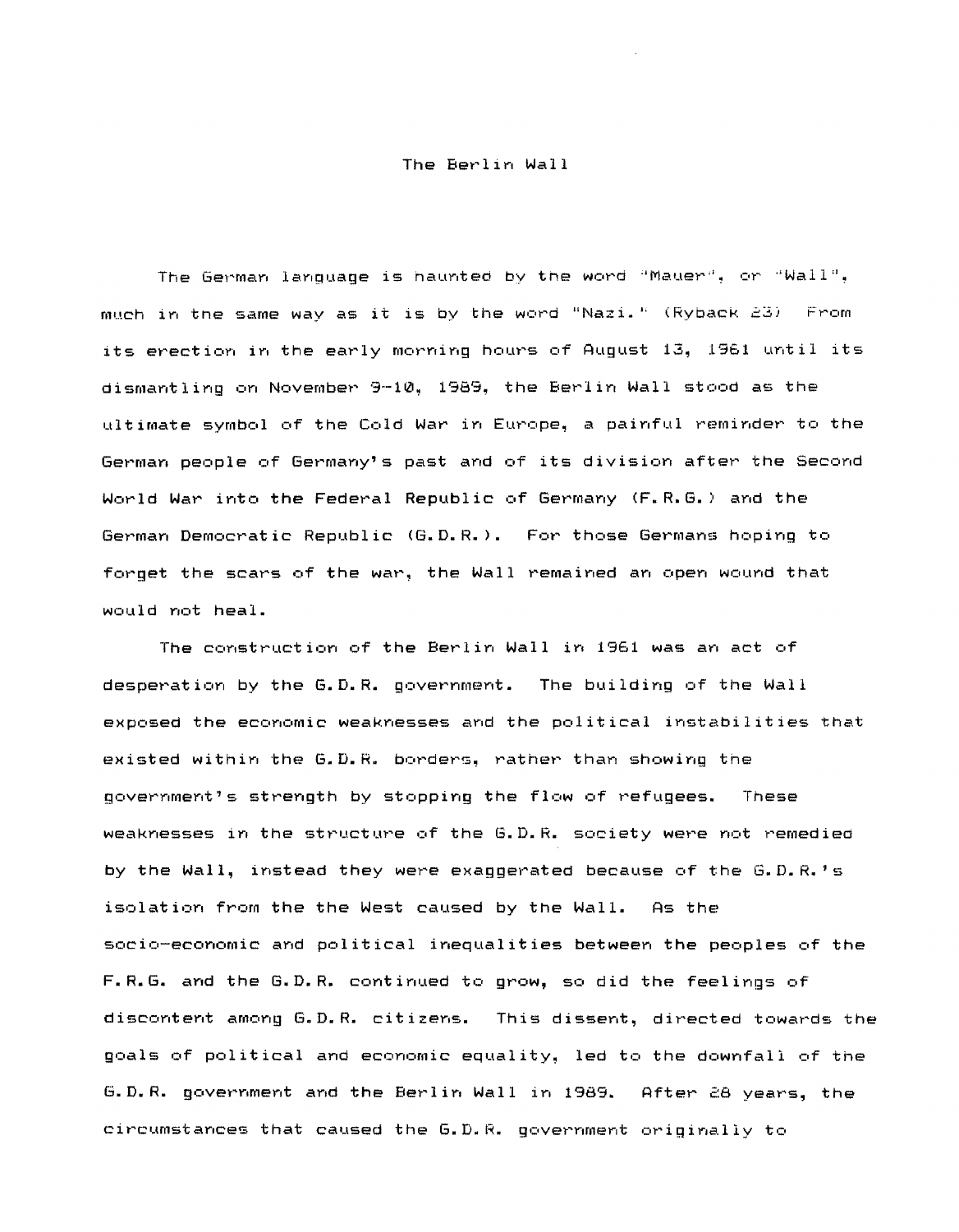construct the Wall were the same ones which caused it to fall.

In dividing up the spoils of war, the four victorious allies: the United States, the Soviet Union, Great Britain and France, divided up the German Reich into four separate occupation zones. Berlin, as the capital of the Reich, became the focal point of East-West tensions after the war. The city of Berlin was likewise diVIded into four zones, even though the city itself lay deep within the Soviet zone of divided Germany. As the war ended and the period of reconstruction in Europe began, tensions between the Soviet UnIon and the rest of the Allies began to threaten the spirit of cooperation that had enabled the Allies to defeat Hitler's armies.

As the Soviet Union began to solidify its hold over the nations of Eastern Europe in the late 1950s, the citizens in the French, British and American sectors of Berlin began to fear that they would be swallowed up under the growing wave of "Sovietization". The Allied powers, concerned that the Soviet Union would try to force them out of the Western sector of Berlin, began to prepare for tne When the Soviets and the newly formed German Democratic Republic tried to blockade West Berlin in 1948, the Allies responded with a massive airlift that saved the city from starvation. The feeling among West Berliners was that the United States and the rest of the Western Allies would back up the people of West Berlin's right to freedom and self-determination, and would protect them from the G.D.R. and the Soviet Union.

Because of its special relationship with the West, West Berlin was seen as an irritant to the G.D.R. and the Soviet Union. It was a relatively open outlet for emigration, and its proximity to Poland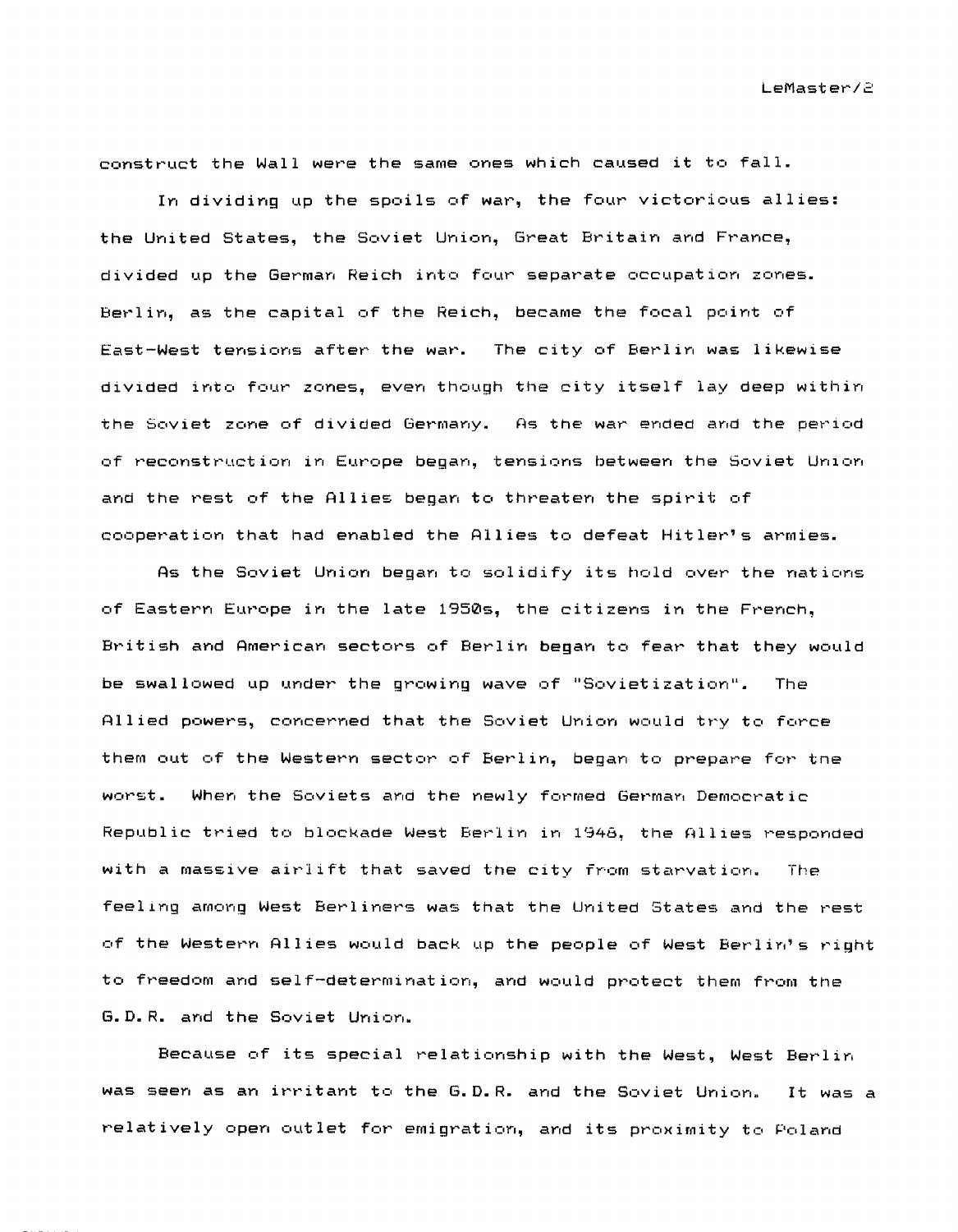meant that its radio (and later television) transmissions could reach large areas of the G.D.R. and the Eastern bloc. West Berlin's location in the heart of the G.D.R. gave the Western military an access point behind Warsaw Pact frontlines. (Francisco 10)

The Soviet Union demanded that the G.D.R. accept none of the aid from the Marshall Plan offered by the United States, and the Eastern economy was denied investment capital that was badly needed to stimulate their war torn economy. The continuing economic problems in the G.D.R. led to a workers' uprising in East Berlin on June  $17.$ 1953, with workers marching through the Brandenburg Gate into West Berlin in protest. (Francisco 7) Suffering from the Soviet Union's policy of dismantling and removing industrial plants from the G.D.R. soil, the economy of the East severely lacked the base that the West had. Many East Germans, upset with the Soviet and G.D.R. policies, fled to the West through the city of West Berlin.

"Between 1949, when the German Democratic Republic was founded, and 1'361, when the Wall was built, 2,800,000 people, one in every six, had abandoned East Germany for the West.  $(Ge1b 63)$ " This population drain amounted to nearly 20 per cent of the entire population of the G.D.R. (Francisco  $12$ ) The flood of refugees to the West steadily increased year after year, and was always in the nundreds of thousands. The East Germans who rejected their new regime for the West didn't always do so for purely political reasons. Wages were higher in West Berlin, and the long term prospects for life in the West were much better than in the G.D.R. (Mander 62)

Chancellor Konrad Adenauer of West Germany, to the displeasure of the United States, visited the Soviet Union in 1955 and exchanged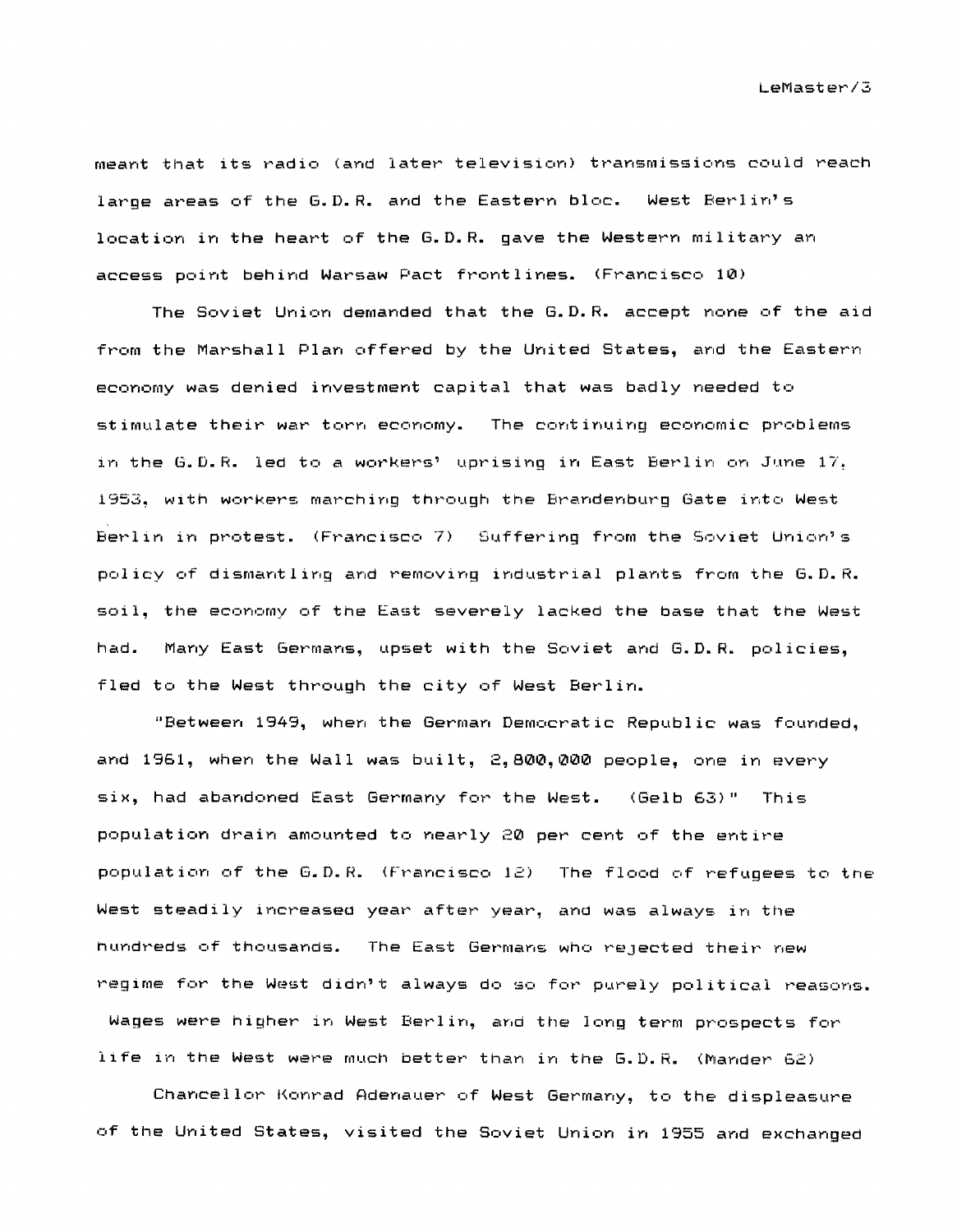formal diplomatic recognition with the Soviet Union. (Francisco 9) By doing so. Aderlauer had in effect accepted the division of Germany into the F.R. G. and the G.D.R. . and did nothing to calm the growing insecurites of the citizens of West Berlin. recognition by the Soviet Union was seen as an obstacle in its goal for reunification. (Windsor 192)

President Kennedy of the U.S. stressed the continued presence of the Western powers in West Berlin and the freedom of the West Berliners to determine their own government. (Francisco 13) The preferential treatment they received from the West made the West Berliners feel a bit more secure and was an irritation to the Soviet Union and the G.D.R. The East Germans saw in West Berlin a glimmer of hope and freedom, both economically and politically. Those East Germans who left through West berlin made their way to the city by train, and either settled there or flew on to West Germany, where they were aided by the West German government. (Gelb 44)

The transition to socialism was going badly for the East Germans. East Berliners were becoming Grenzgangers by the thousands, crossing the border into West Berlin to work, but continuing to live in the East. (Francisco 7) In East Berlin, 45,000 jobs sat vacant while approximately 53,000 East Berliners were crossing the border to work each day. (Paterson 18) The Grenzgängers were being paid in hard currency from the West, earning sums that were impossible for them to reach in the East. By choosing to work in the West, the Grenzgängers deprived East Germany of badly needed services and contributed to the country's growing economic problems. (Gelp 69) The Grenzgangers were not highly regarded by those in West Berlin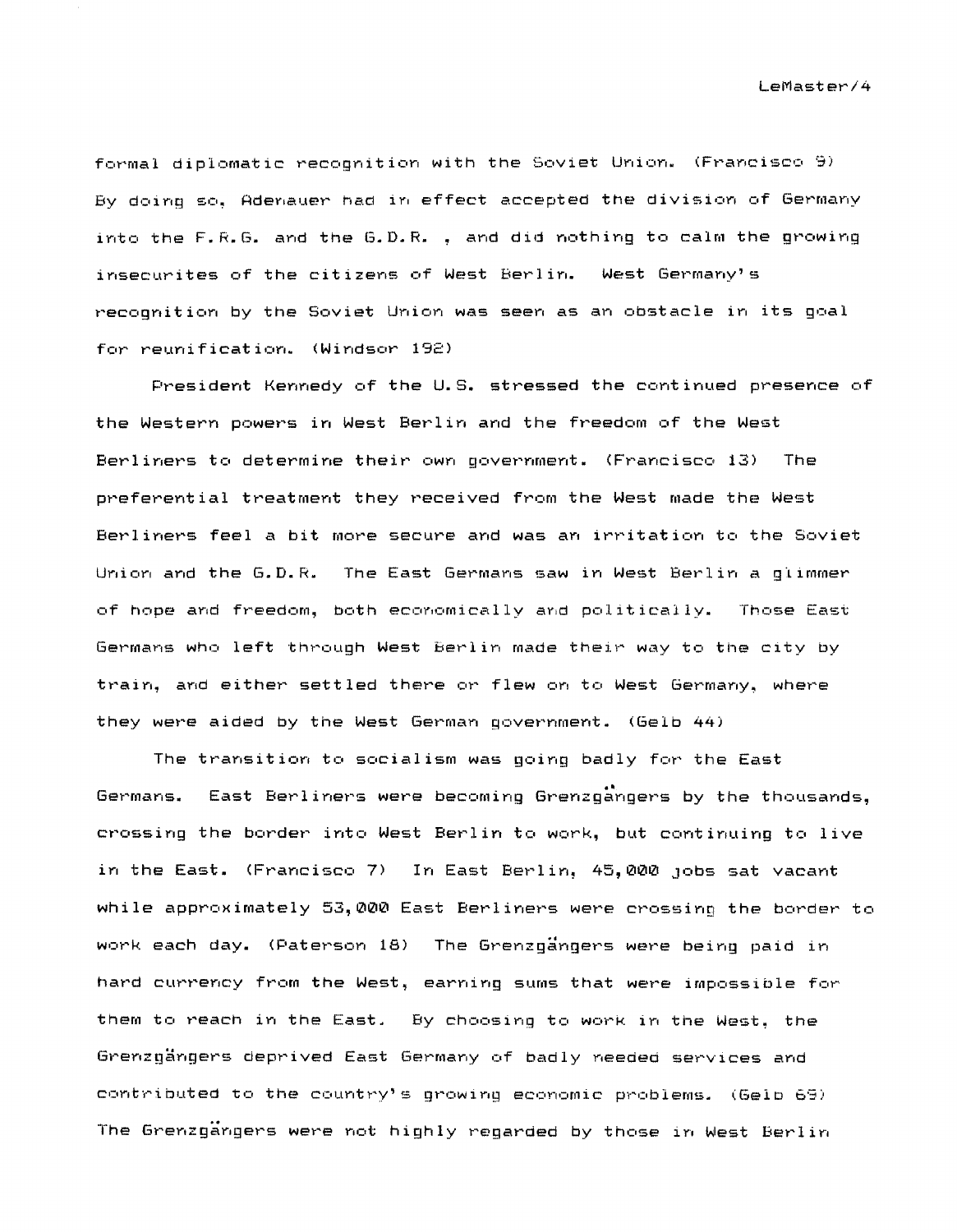LeMast e~~/5

either, who thought that the workers were exploiting the political situation in Berlin. (Gelb 70)

The G.D.R. increased the problem of refugee flow considerably by their announcement of the planned collectivization of agriculture, and rumors that the border with the West might soon be closed. As the flood of refugees increased, the facilities in West Berlin and West Germany to accomaaate the large numbers were nearly overwhelmed as more refugees fled. (Francisco 12)

At a meeting of the Warsaw Treaty Organization in March of 1961, Nikita Khruschev, the Soviet leader, is reported to have told Walter Ulbricht, the Chairman of the Council of State of the G.D.R., that internal mechanisms should be used to stop the flow of refugees through West Berlin. (Merritt 45) As late as July, the number of refugees were approaching nearly 1,000 a day. (Francisco i3) The Soviet Union resisted the pleas of the G.D.R. for a separate peace treaty from the war and for aid in ending the flow of refugees. The Soviets were content at ttle moment to allow the refugee proolem to oe one that Walter Ulbricnt and the G.D.R. had to deal with alone.

"Between August 1 and August 8, inclusive, there were 10,979 ~~efugees. Since over 60 per cent of the refugees were young and middle aged men, the working force was so depleted that the exodus of another 200,000 workers from the G.D.R. would have wrecked its entire economy. (Keller 74)" In the early morning of August 13, 1961, the G.D.R. took action to protect itself from the mass emigration. East Berlin police and the East Germany army units sealed off the border with West Berlin, and began constructing a barricade of barbed wire through the center of Berlin. As the city lay sleeping, the Eastern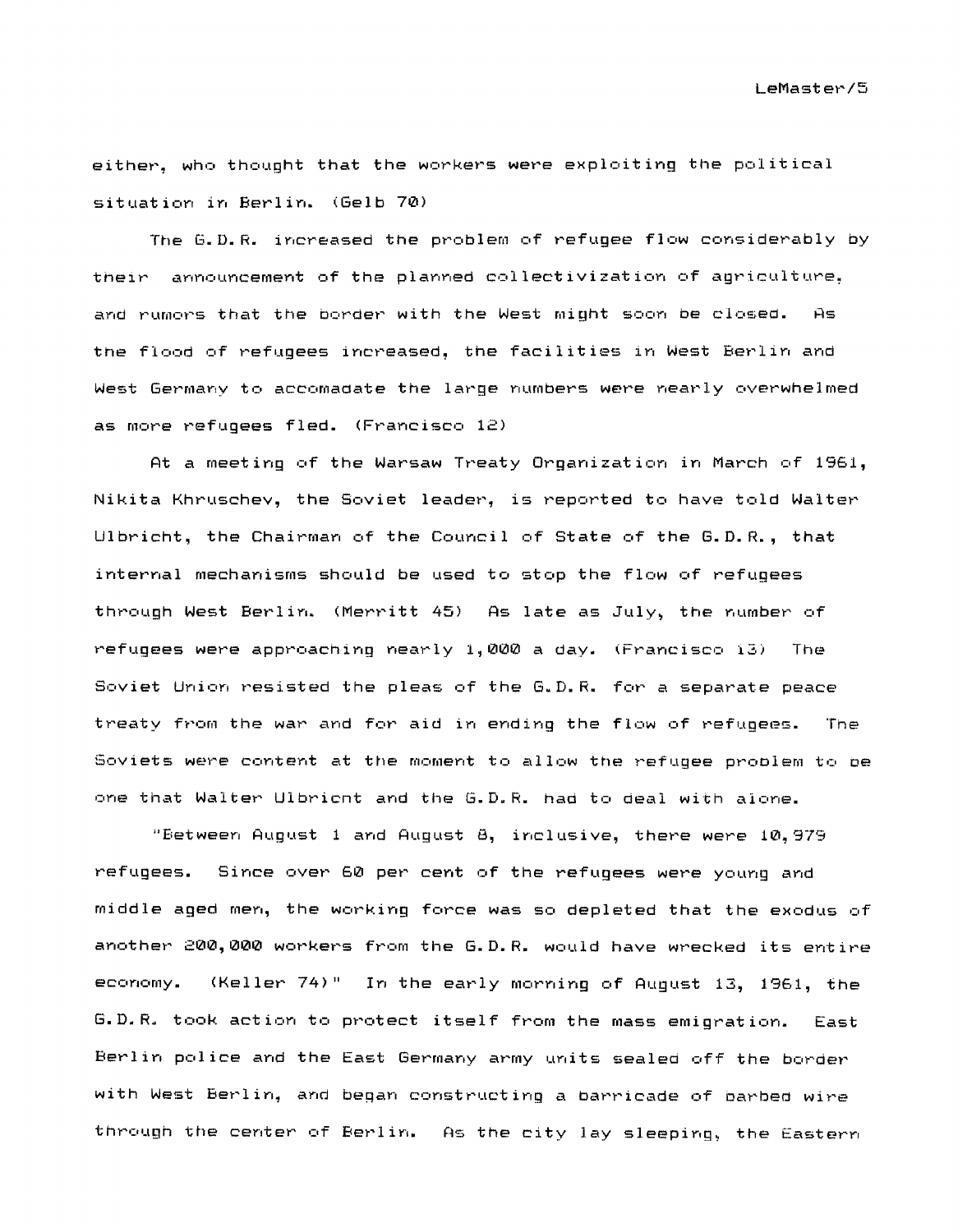half was sealed off from the Western half.

The division of Berlin was a desparate attempt by the East German government to save itself from economic ruin. the history of the SED (Socialist Unity Party) of East Germany, the actions of August 13, 1961 were justified because "the borders of the socialist world were reliably defended against the main forces of world imperialism in Europe and the sovereignty of the G.D.R. was secured. (McAdams 9)" These security measures were key steps on the road from cold war to international detente. (Heitzer 127)

The Wall in Berlin was not a planned occurance, but rather a desparate act that signaled weakness, not strength, by the East German government. (McAdams 10) The idea of a detente with the West German goverment disturbed the leaders of East Germany because such actions threatened to undermine the leadership's attempts to build and maintain domestic authority within their borders. (McAdams 5) For Moscow, the building of the Wall in 1961 was an embarassing concession to Walter Ulbricht. (Francisco 17)

For the West, the building of the Berlin Wall in 1961 made the prospects of German reunification seem remote, if not unlikely. Many West Berliners felt that tne Western powers, particularly the United States. had abandoned them. Yet, "the date and time were obviously chosen to give the operation the maximum degree of surprise and to minimize the possiblity of prompt and effective counteraction from the West. (Slusser 129)" Western observers had predicted that the communists wouldn't bring the German issue to a head until November. ("Waiting" 119)

Any possibility of reaching an accord within the city had ended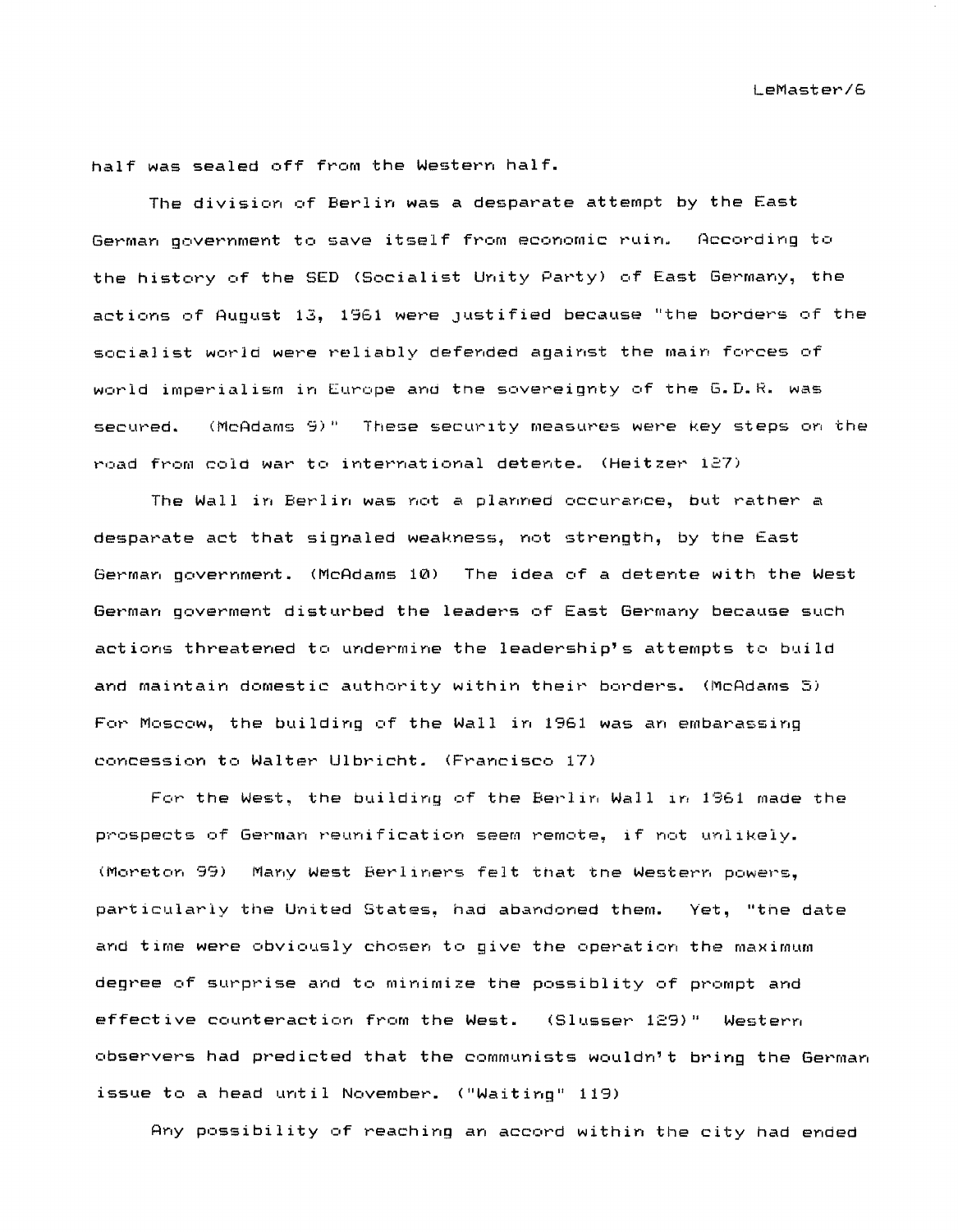in 1949, with the founding of the F.R.G. and the G.D.R. (Keithly 5) Since the 1950s, Walter Ulbricht had insisted upon the absolute neutrality of Berlin. If he could not control West Berlin, then neither could the West. (McAdams 19) Khruschev was able to use the Berlin question to force the West to acknowledge that a shift in the balance of power towards the Soviet Union had occurred. (Slusser 9) "As West Germany came into existence as the child of the Cold War, so West Berlin had become a sort of pawn of great power rivalry. (Keithly 17)"

The West was caught off guard by the building of the Wall, but it's hands were tied as far as what action it could take. The West was determined not to risk war over Berlin, but wanted to stand firm in the defense of Western rights with the Soviets. There also was the fear that the Soviets might gain more if the United States and the West negotiated. (Slusser 134) The Soviets, with the erection of the Wall, were able to create a situation where the majority of risk was on the side of the Western Allies. (Windsor 202) To those who lived in Berlin, whether East or West, the lack of action by the West was seen as desertion in their time of need.

The resulting stalemate in Berlin between the superpowers forcea the people of the divided city to accept the Wall that separated them from Jobs, relatives and freedom. As a West Berlin school teacner stated, "The Wall is the price we pay for Hitler and the Nazis. I am afraid it will take a war to bring it down. The Wall is monstrous, but it is better than a war. (Gelb 288)" A majority of Germans were more concerned with economic survival than they were with the political games played by the United States and the Soviet Union.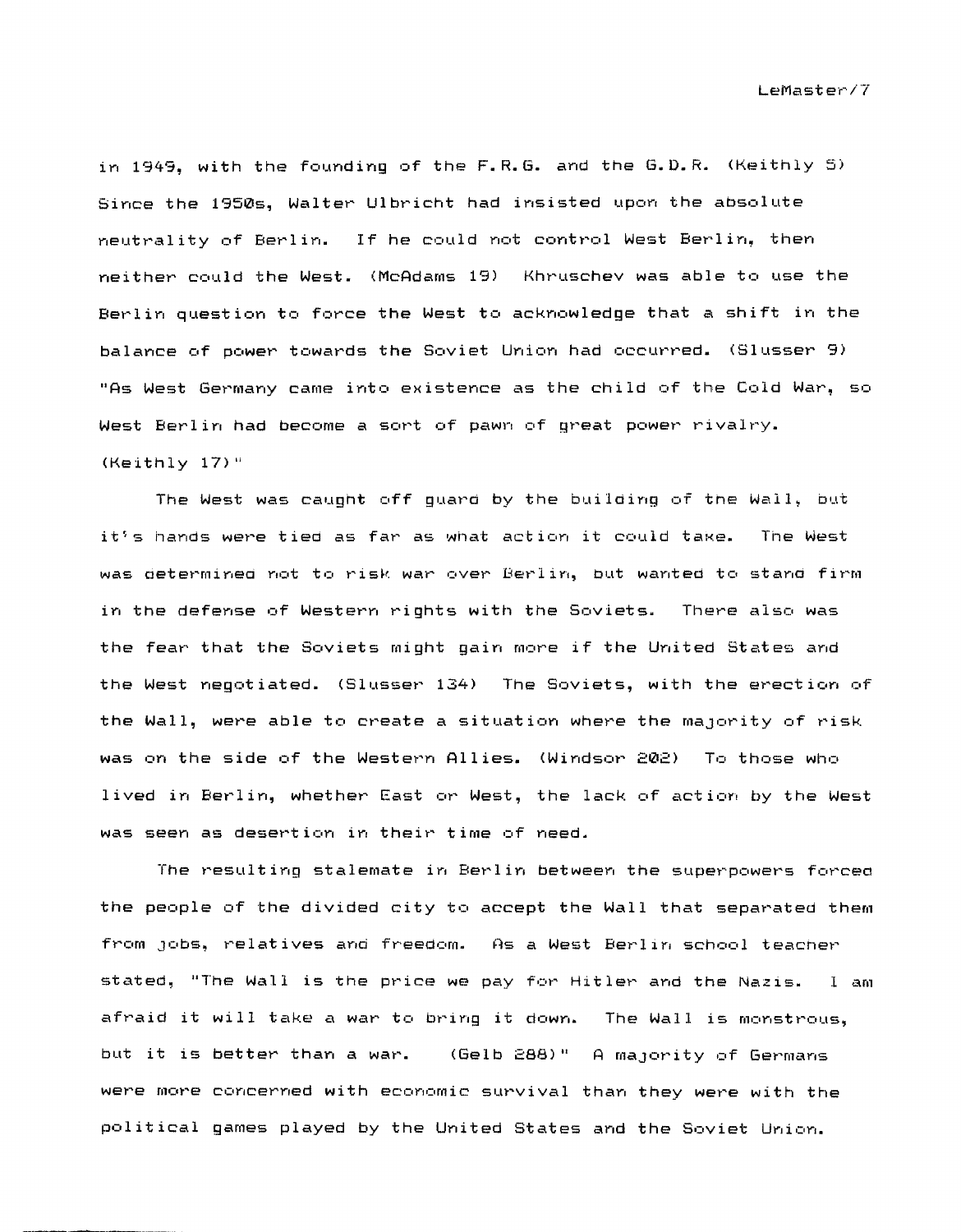The most serious problems created by the construction of the Wall were economic ones. These problems affected West Berlin as well as East Berlin, although the East was more serverely affected because of its isolation from Western aid. For West Berlin, the Wall caused the economic loss of about 53,000 Grenzgängers. (Elkins 130) West Berlin was forced to look beyond its borders for new workers for the unskilled Jobs that West Germans didn't want. G.D.R. workers, who now had dim hopes for emigration, began to try to build up the economic base that the G.D.R. had previously lacked. After the construction of the Wall, Western observers began to speak of the Eastern "economic miracle" of East Germany in the 1960s. (Francisco 16)

This boom of the East German economy caused by the construction of the Wall was short lived, however. "In 1960, the G.D.R. worker achieved 76 per cent of the West German real income level, in 1969 61 per cent and in 1972 only 55 per cent. (Schneider 58)" Clearly, the goals of socialism had not been able to keep pace with the market economy of the West. According to a U.S. News & World Report article, East Germans are at least 20 years behind West Germans in economic development. Although their standard of living is the highest in Eastern Europe, it is only half that of West Berlin alone or West Germany. ("Berlin" 32) The net real income of the average G.D.R. household is only about half of that of its West German counterpart. (Childs 196) Although the economy is not as bad as that of neighboring Poland, the country is in the midst of a serious economic crisis. "Given the Soviet Union's present stance, the G.D.R.'s only conceivable source for future resources seems to be the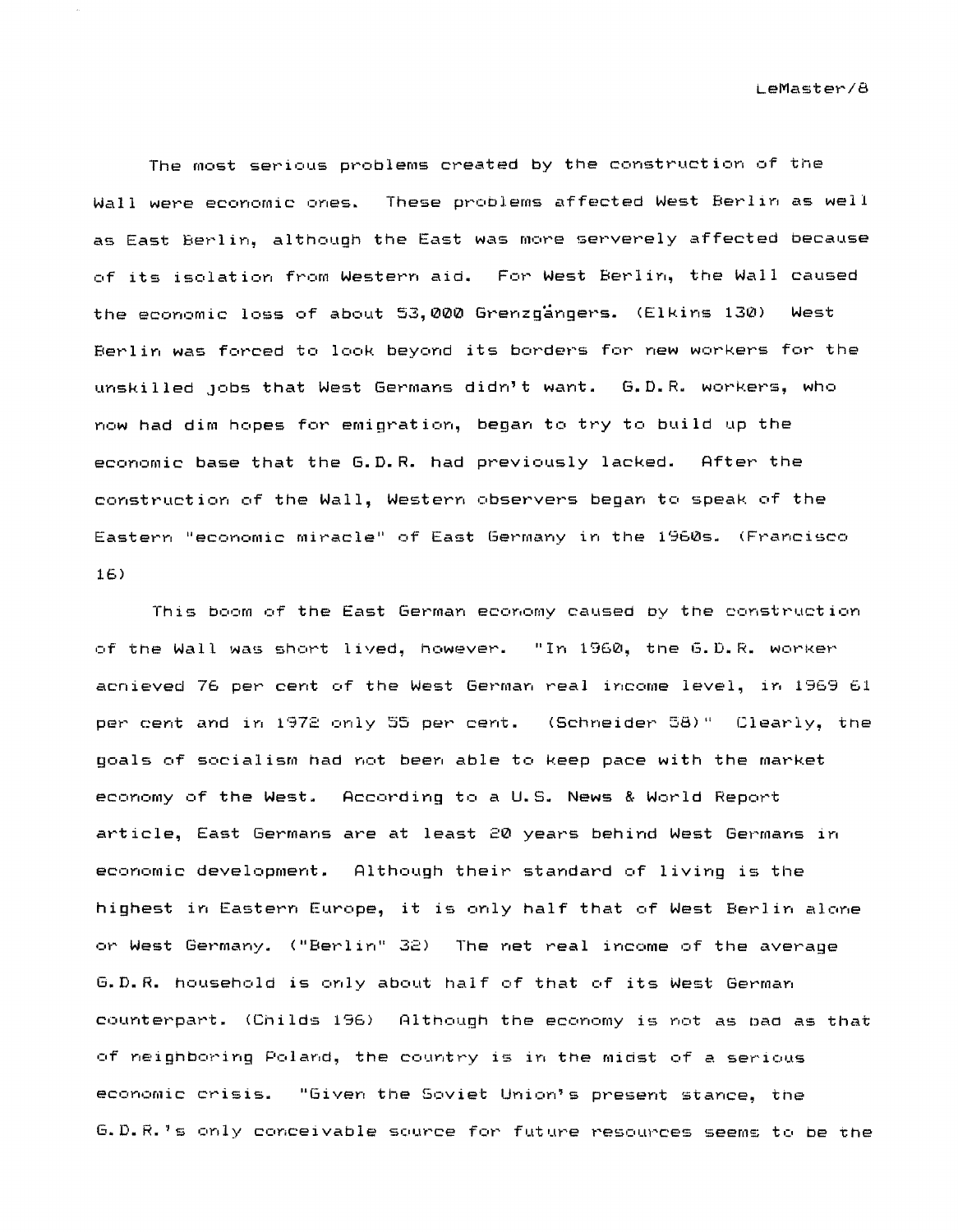West, especially West Germany. (Childs 199)"

West Berlin, on the other hand, "constitutes the largest economic metropolis between Paris and Moscow, and the most agglomerated and most differentiated industrial complex in all of Europe. (Hillenbrand 181)" West Berlin's mixed economy allows it to survive economically deep within the G.D.R. "Over four-fifths of all goods produced in [West] Berlin are sold in West Germany. (Lukomski  $23B)$ " West Berlin's income tax rate is 30 per cent lower than that in the F.R.G. proper, but the city has had less sucess that hoped for in attracting skilled labor. ("High Hopes" 32) West Berlin's population has shrunk by some 300,000 in the last 20 years, and one person in four is a pensioner. ("Why" 35) The industrial sector has been the most affected by the isolation of West Berlin from the rest of the  $F.R.G.$  "Berlin economists are most worried by the dramatic, 45 per cent contraction of manufacturing employment since 1960. (Fairlamb 61)" Several firms have moved their operations inside the Federal Republic or have based most of their work load there, leaving West Berlin to suffer.

According to Gerhard Mensch, the situation of the [West] Berlin economy is better than its reputation, and its image is worse than its reality. (Hillenbrand 153) The most important basis for Berlin's economic power is the export of its products beyond the city. A major problem for the West Berlin economy has been the lack of a market for its goods since the Berlin Wall. Eighty per cent of the city's produce has to be hauled to the Federal Republic for sale. (Fairlamb 61) The cost of transporting goods overland across the G.D.R. increases product cost substantially. "The building of the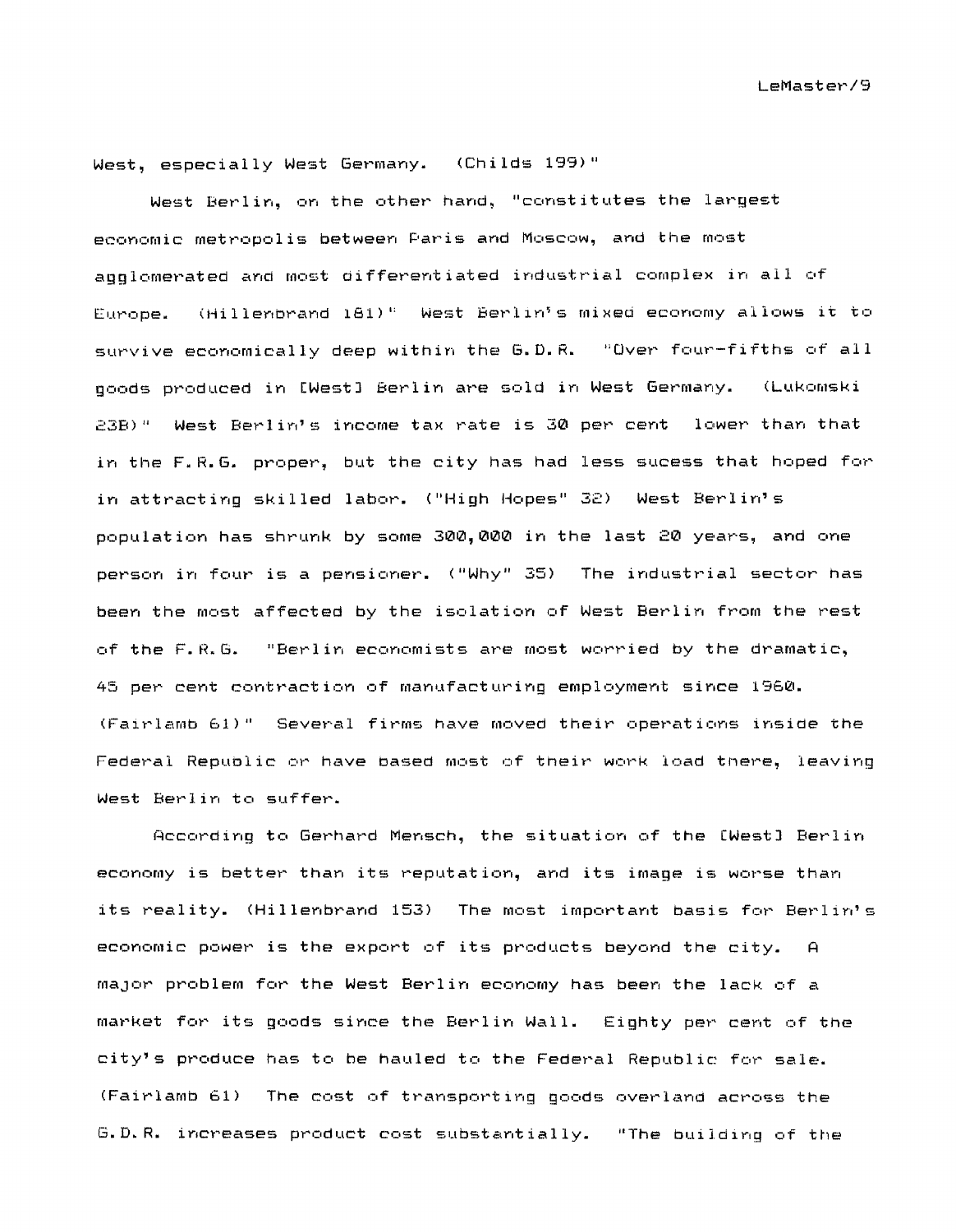Wall ended the flow of East German refugees needed to man the booming West German economy, and the country looked increasingly beyond it borders for new workers, especially unskilled workers willing to accept jobs that Germans did not want. As late as 1965 only one in a hundred employed persons in West Berlin was foreign...by the end of 1982 every eight resident was a foreign. (Merritt 202)" Although Berlin is adynamic industrial center with a gross domestic product of more than 50 billion Deutsche Marks, "the industrial sector...employs fewer than 168,000 workers as compared with more than 300,000 in (Lukomski 23B)" Because the unemployment rate in the city has 1560. risen to 10.4 per cent, the city has put an end to the hiring of non-European Economic Community workers. (Newcomb 4)

"West Berlin has one of the lowest birth rates in the world, 9.7 births per 1.000 population. (Newcomb 5)" The age structure and the nationality of the population of West Berlin promised to be the crucial part of future development in the city. About 10 per cent of the population are foreigners, half of which are Turks. This growth of the foreign population has mean that every fourth baby porn in West Berlin has foreign parents. (Merritt 138) The population decline in West Berlin has been steady over the past twenty years. from 2.2 million in 1965 to 1.87 million in 1983. (Newcomb 4) The ethnic minorities continue to present problems of assimilation and social adaptation to the German culture. According to the Berlin Information Center, more than one in five children under six years of age has non-German parents. (Newcomb 5)

"The two German states rank lower on the world scale than they did before World War II and their separation. (Moreton 123)"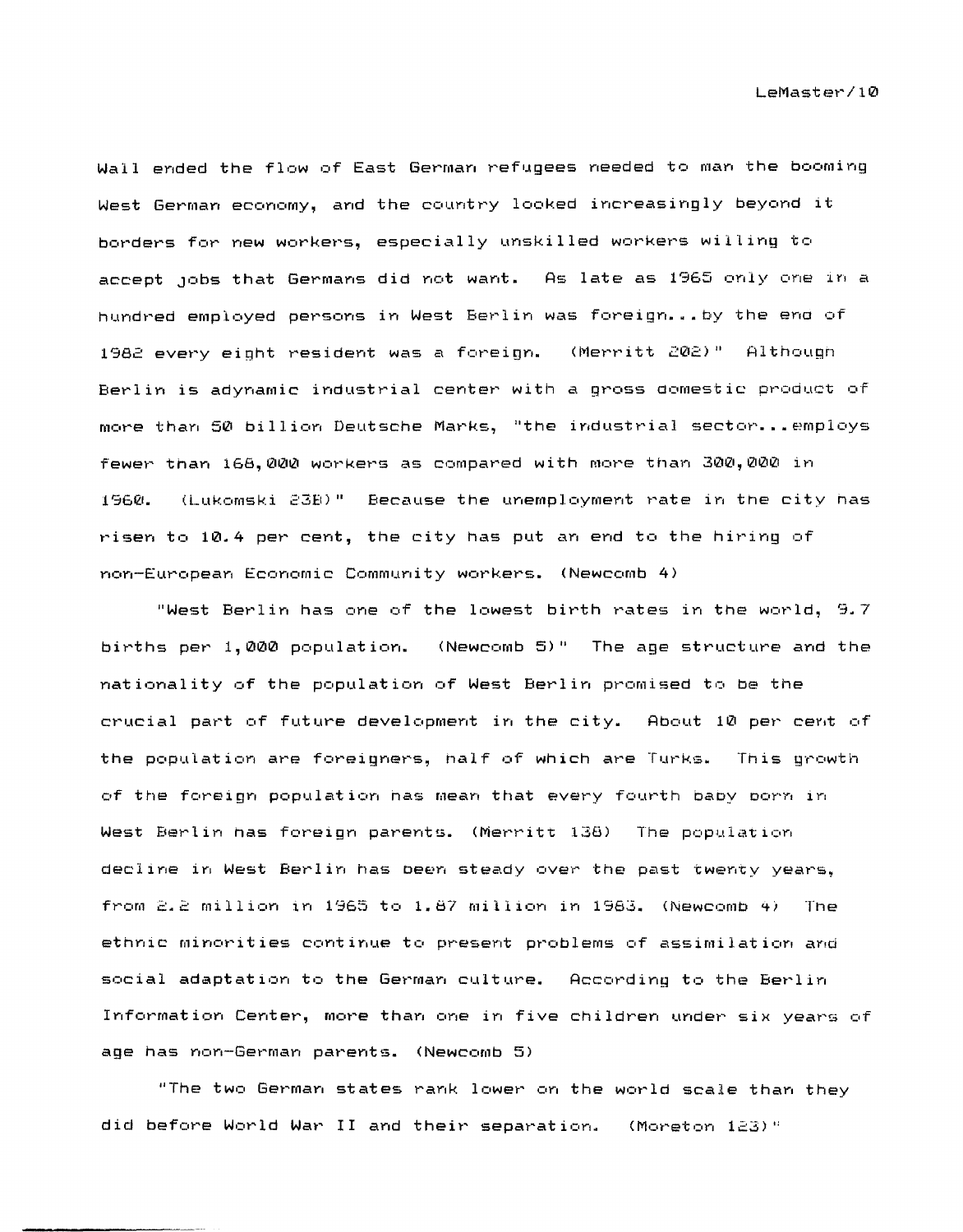International debt incurred by the G.D.R. has been a major problem for their economy. A lack of resources and technological progress have created trade problems with both the Soviet Union and West Germany. The Federal Republic was the G.D.R.'s third largest trade partner in the first half of the 1980s. A key factor in the continued economic survival of the G.D.R. has been its special status in trade with the F.R.G. The basis for this status rests in the fact that the G.D.R. is not viewed economically as a foreign country by the  $F.R.B.$  (Cornelsen  $34$ ) "Inter-German trade was 6.4 per cent of its total with all partners in 1983 and 6.0 per cent in 1984. The Federal Republic and the rest of Western Europe accounted for 98.4 per cent of imports in 1983 from Western industrial partners. (Moreton 125)" "The 1988 real GNP in trillions of U.S. dollars for East Germany was 0.21, for West Germany it was 0.87. ("Two Germanies" A1)"

"The G.D.R.'s foreign policy has two fixed points: on the one side, there are relations with the Soviet Union and, on the other, a special relationship with the Federal Republic of Germany, a relationship which combines antagonism with coooperation." West German transactions constitute about 2.5 per cent of the East German GNP. (Moreton 112) There are benefits that go beyond pure monetary value that result from this inter-German trade. The availability of Western technology, as well as supplies and services that can be provided by West Berlin on short notice are invaluable in countering the shortages in the East.

West Berlin's fear that the city would be abandoned by the West is a central part of the city's problems. "It was the apparent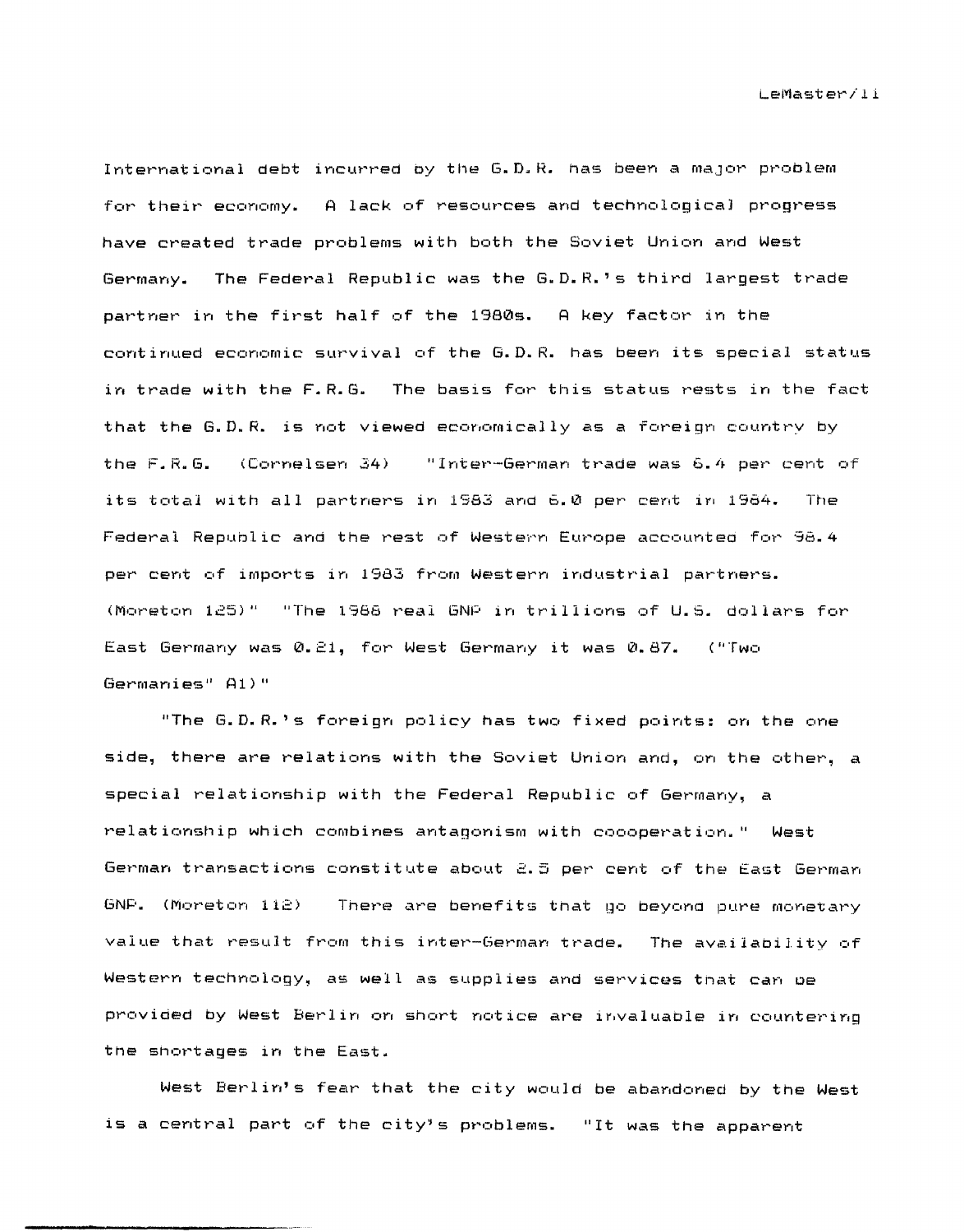evidence of this on the part of the United States and the F.R.G. that caused such bitterness in 1961. (Merritt 211)" Yet it is "the normalization of inter-German economic relations (Moreton 128)" that helps to ensure the continued security of West Berlin. The F.R.G. has tried to integrate West Berlin into the Federal Republic politically, economically, socially and constitutionally, because West Berlin is "an important symbol of the reunified Germany that is (Merritt 210)" West Berlin is noticeably hesitant in its to be. dealings with the G.D.R., for fear that if they bypass the formal role of the F.R.G., then the city will be admitting its total independence from West Germany. The visibility of the city's structural interpration into the Federal Republic is strengthened by West Berlin's ties to the F.R.G. through the European Economic Community. (Merritt 215) "If West Berlin had not been included, the city would have faced barriers to its trade with the European Community as a whole and even with its natural and primary economic partner, the Federal Republic. (Francisco 42)"

For all of its economic problems, there are some SED loyalists who believe that "by applying Gorbachev's principles 'creatively', the G.D.R. could become an attractive place to be. (Childs 17)" East German economic success has been achieved without departure from the Soviet-defined course, making it one of the most successful economies of the Eastern bloc. (Childs 195) However, the SED leadership has been reluctant to engage in the Soviet-style reforms of the Gorbachev era. (Childs 20) It was this lack of willingness to change the existing system that eventually led to the downfall of the SED leadership under Erich Honecker in late 1989. It was growing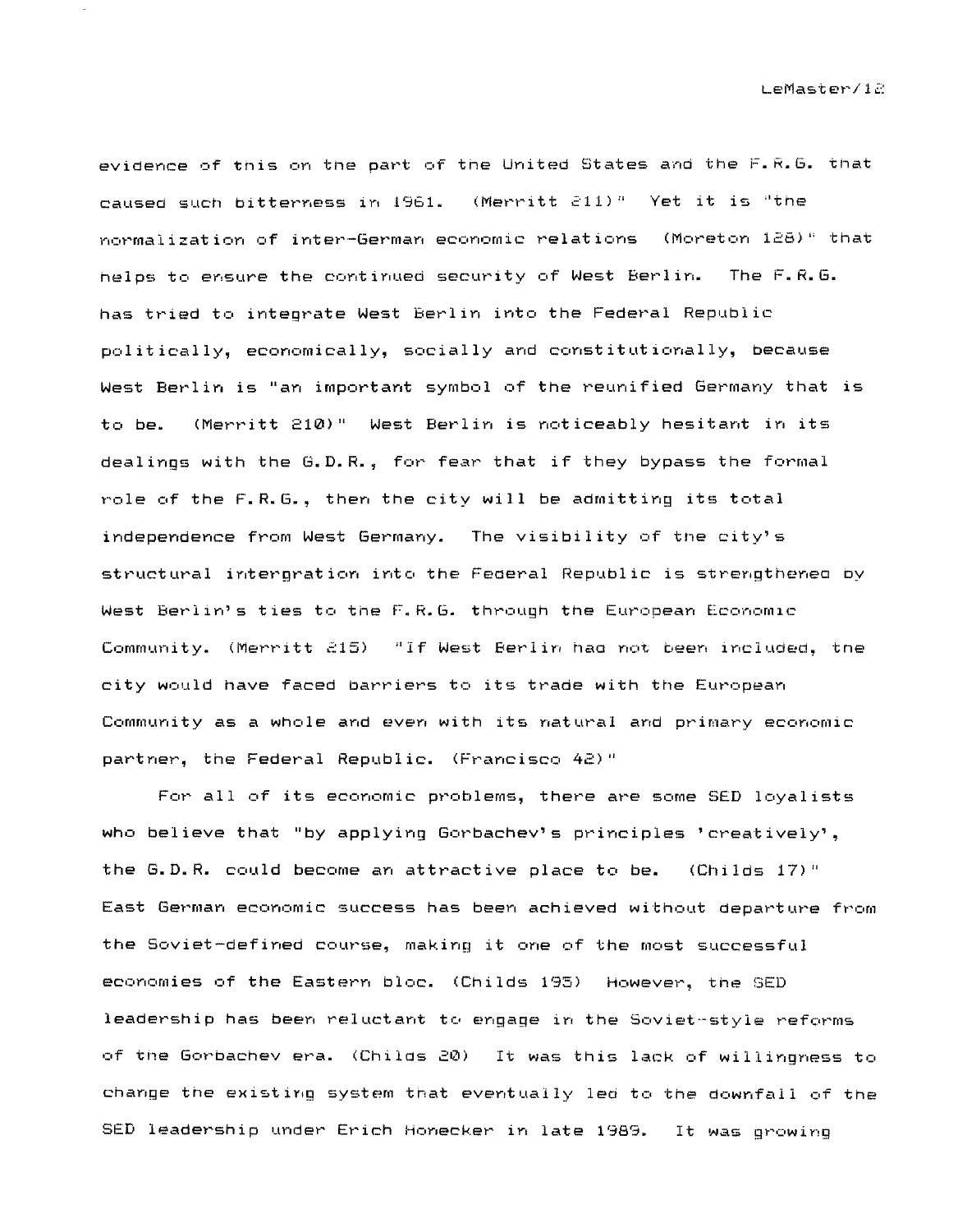increasingly hard for the communist regime to maintain its authoritarian nature in the late 1980s, especially for a country tnat had been exposed to the outside influences of West German television and millions of visitors. "Honecker's refusal to follow Gorbachev's new course had left the ranks of the party ideologically disorientated. (Minnerup 673)"

The holes in the Berlin Wall holding back thousands of East Germans began appearing in September 1989. Thousands of G.D.R. citizens who had obtained travel visas to Hungary and had decided to stay in the country began entering the F.R.G. on September 10, 1989, when Hungary declared that its border with the West would be open. By October~ over 25,000 East Germans had crossed over into the West. These East Germans, who had been inspired by the changes in socialism in the Soviet Union under Gorbachev, were disillusioned by SED-'chief Erich Honecker's refusal to implement reforms.

To celebrate the fortieth anniversary of the G.D.R.'s founding, Mikhail Gorbachev visited Honecker in East Berlin on October 7. ("Genosse" 1) During Gorbachev's visit, thousands of prodemocracy demonstrators clashed with police in East Berlin, Leipzig and Potsdam. Honecker stood firm on the stance that he would preserve the basic values of socialism in the G.D.R. Honecker's stance on reform continued to draw criticism from within the Politburo of the G. D. R.

During October, thousands of East Germans made their way to the F.R.G. on freedom trains through Czechoslovakia and Poland. ("Zug" 1)

East Germans continued to take their protest movement to the street, and Honecker resigned from power on October 18. Egon Krenz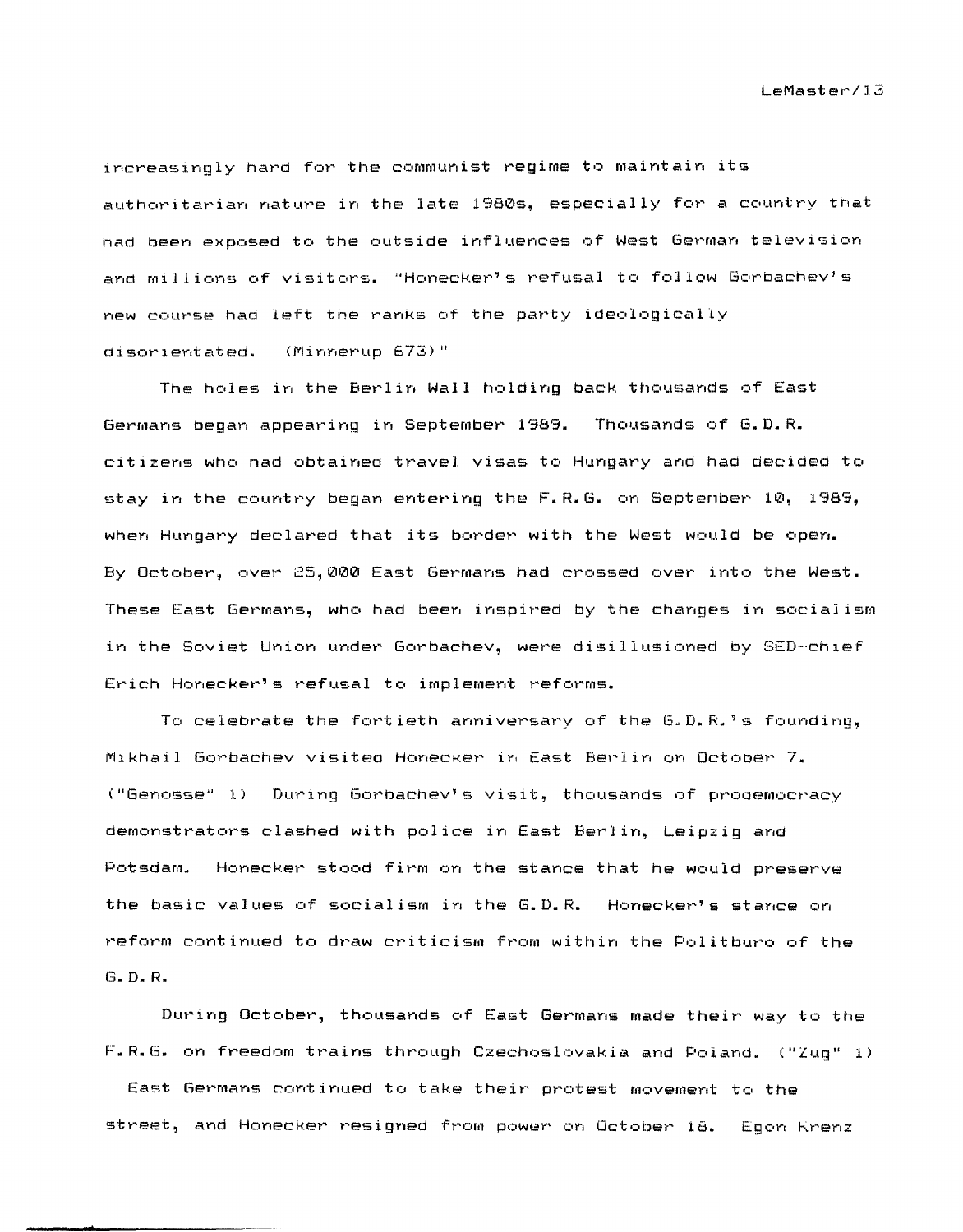was chosen to replace Honecker, and stated that he was a Communist first and a German second, and that the Berlin Wall would stand. Over 300,000 demonstrators marched in Leipzig on October 23, demanding freedom and economic reform from the G.D.R. government.

Krenz was as unsuccessful in dealing with the demonstrators as Honecker had been. November 4, 1989 saw the largest demonstrati0n against tne government ever in the G.D.R. in East Berlin, with over one million participants. ("Gesprach" 1) Although he eased the border restrictions for those East Germans wanting to leave tne country, the Berlin Wall still remainea as an obstacle in his attempts to calm the dissent.

On November 9, 1989, the first of the East Berliners crossed into West Berlin at Bornholmer Strasse. (Owen 20) "The night of Friday, November 10, [1989J the East Germans began smashing through the Wall. By November 14 there were 22 new crossing points, with promises of more to come. (Hope 14)" The building tide of resentment over the government's refusal to budge on its tight economic policies had forced to downfall of one government under Honecker, and was threatening tne survival of another under Egon Krenz. "By opening the borders, however, the new East German leadership has removed in a single bold stroke the principal cause of discontent: the feeling of imprisonment and isolation, the despair that nothing would ever change for the better.

Despite the East German crisis, the dismantling of the Wall after 28 years caught the West off guard almost as much as its erection did. "The dawn of the post Wall era marks the beginnings of the end of the post war settlement in Europe. (Minnerup 674)" But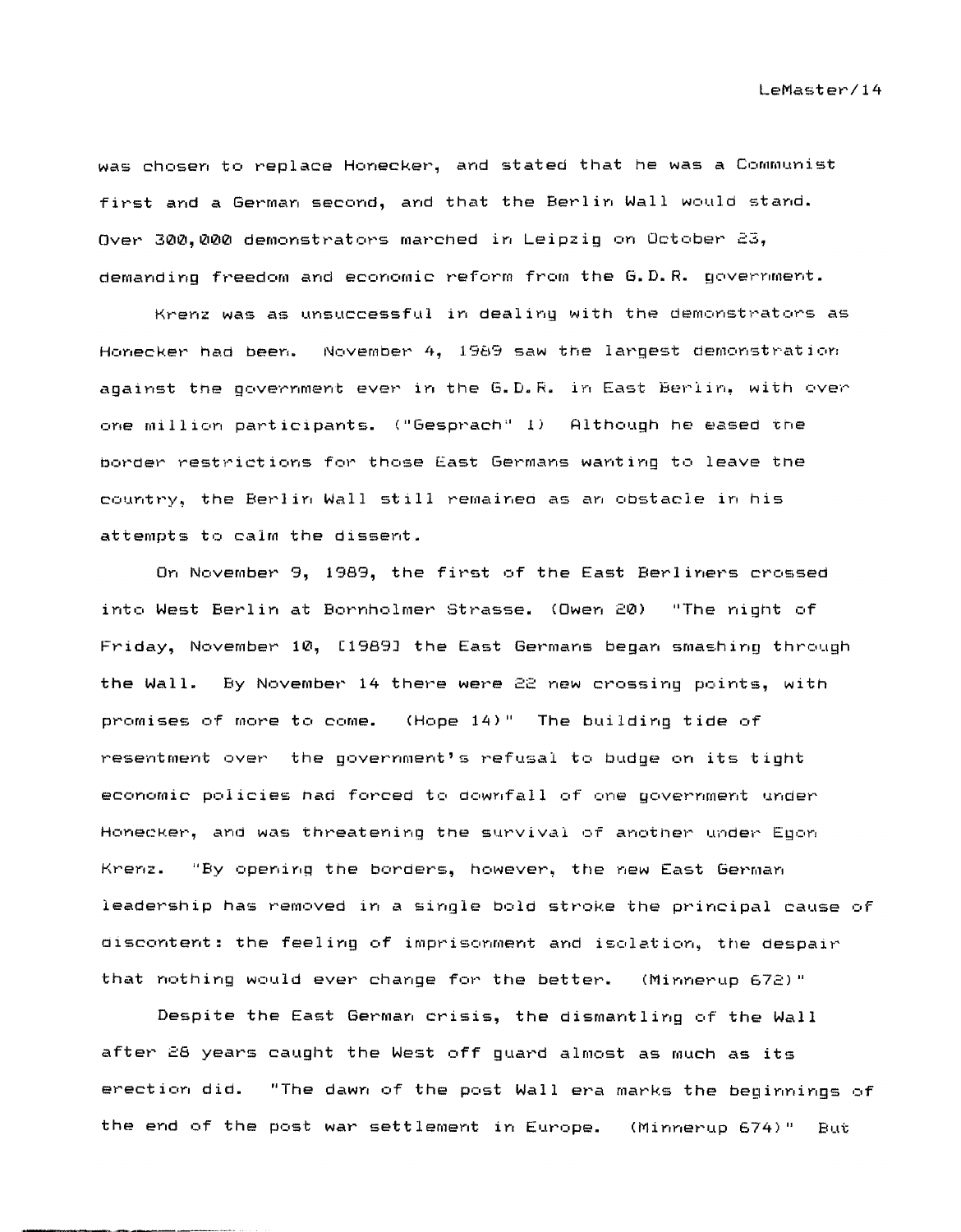the questions and problems that faced East and West Berlin in 1949 and 1961 are still present today. In 1964, Otto Von der Glabentz stated that "a reunification of Germany on the basis of self-determination would make Berlin the capital of a free Germany. (Von der Glabentz 43)" Today, the prospect exists that Berlin would again be the capital of Germany, although it remains to be seen if it will be the economic, political or the symbolic capital of a reunified German state.

President Bush called the opening of the Berlin Wall as a "good development", and the U.S. Defense Secretary, Dick Cheney, stated "that the odds of using military forces in East Germany against the West appeared to be significantly lower now than at any time in the postwar period. (Freidman A16)" The reaction from the Soviet Union was cautious, with a statement that radical changes would be tolerated as long as East Germany remained a member nation of the Warsaw Pact. (Fein A16)

Hungarian statisticians F. Janossy and E. Ehrlich have developed a technique for computing GNP's for the U.N. Economic Commission for Europe that shows that the West German per capita income is 1.69 times that of the G.D.R. (Moreton 133) The official rate of dollars per unit of Ost Mark is 0.54, but on the black market it falls to only 0.04. (Riemer 65) As the wall crumbled, so did the pretense that East bloc governments could hold their currencies at ridicuously overvalued rates. As West Germany begins to finance Eastern European ventures, the West German Mark is likely to become the staple currency of Eastern Europe. (Riemer 65) Kraft Holtz, who runs a London forecasting and consulting firm, predicts that "come the year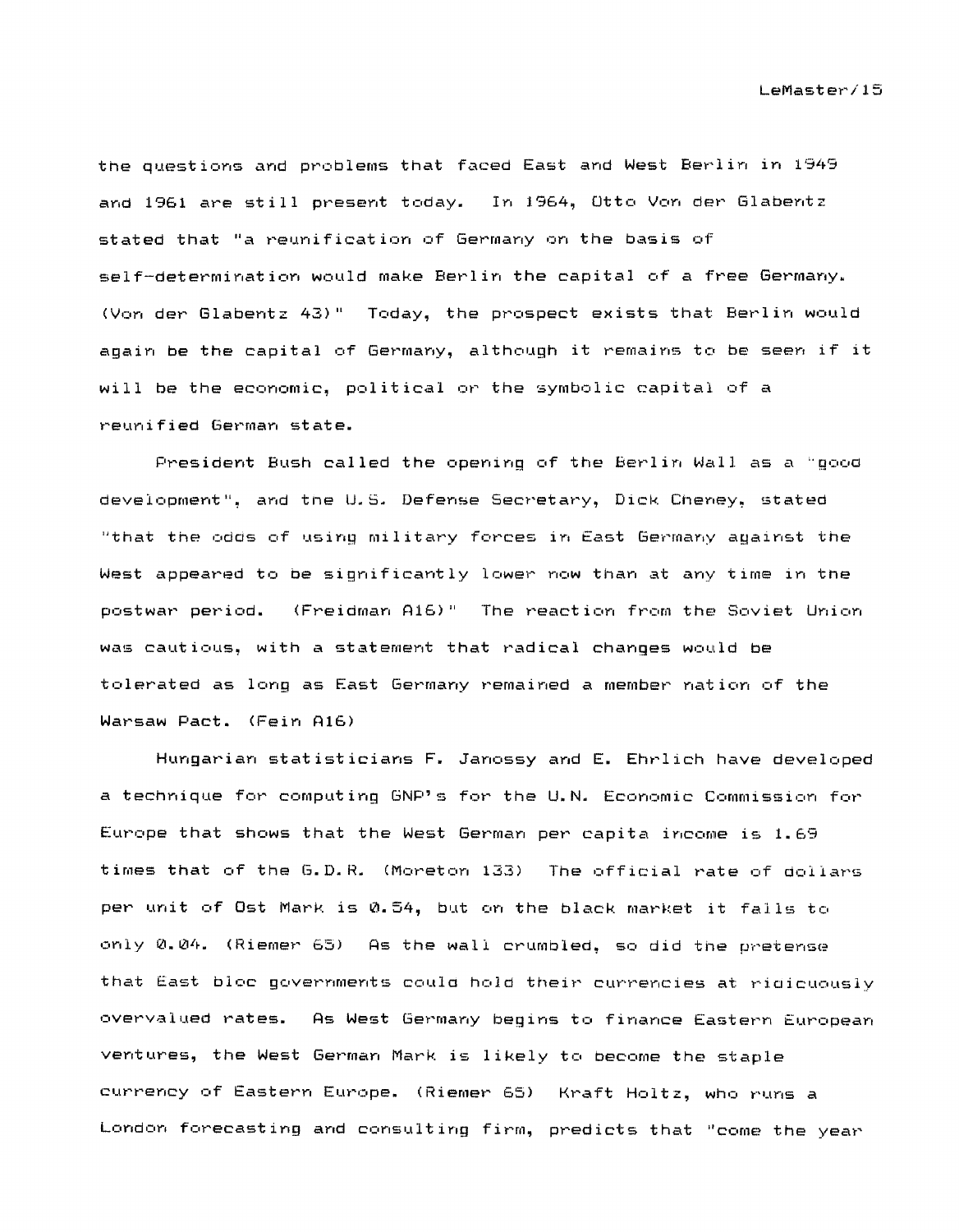2000, the East German economy will be almost indistinguishable from the West Germany economy. ("Two Germanies" Al)"

In relation to the current East-West economic situation, there is no better place to be than in West Berlin. ("High Hopes" 36) "The mark already serves as the anchor for the nine nation European Monetary System. (Riemer 65)" "Just since mid-November's opening of the Berlin Wall, the West German mark has Jumped 8 per cent against the U.S. dollar and  $10$  per cent against the Japanese yen...at  $1.71$ marks to the dollar, the mark is now worth 16 per cent more than it was last spring. (Riemer 40)" In the future, the economic relationship between West Berlin and the G.D.R. should increase. (Moreton 174) especially if the Deutsche Mark replaces the dollar as the hard currency of the East. If this occurs, West Germany's power to control currency values and interest rates throughout Europe WIll be unchallenged.

"The West German government persists in striving towards reunification, if not immediately, then eventually; it envisions Berlin as the capital of a reunified Germany. (Merritt 209)" There are those West German Social Democrats who forsee Berlin as a "bridge of peace between East and West, no longer sundered from its socialist 'umland'. (Elkins 251)" "Failing a crackdown by the East German government, significant economic integration between the two Germanies could well occur even if their political systems remain at odds for years. ("Two Germanies" A1") According to Andrei Markowitz, the East Germans no longer have a ORANG NACH OSTEN, but a ORANG NACH WESTEN. (Liscio 9)

German reunification remains a central issue of concern among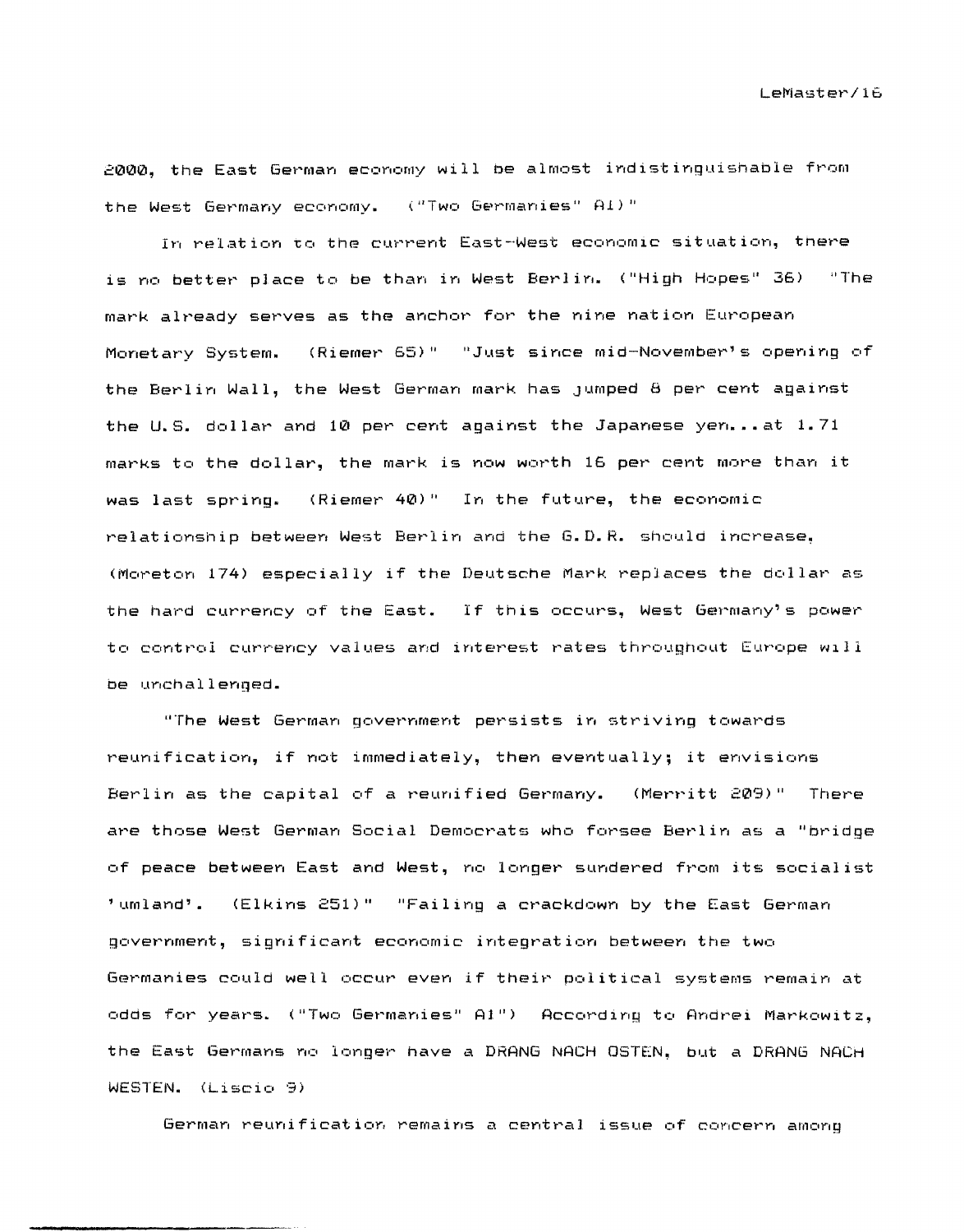both Germanies and the rest of Europe. NATO and the Warsaw Pact powers are concerned about the place of a reunited Germany in the power blocs of Europe. The issue is "whether the new Germany will be in the West's Atlantic house, Gorbachev's European house or back in the middle. (Odom 36)" Hans Modrow, the new Prime Minister of the G.D.R. and the leading reformer of the Communist Party, has proposed a plan for a neutral Germany that would have Berlin as its capital, but F.R.G. Chancellor Helmut Kohl rejected the idea of German neutrality. (Yalowitz 41) The idea of a neutral Germany is not dead in the F.R.G., however, having appeared in the platforms of the SPD and the Greens Party. (Odom 36)

In West Germany, "there is a long standing phobia that the Soviet Union will tempt West Germany into neutralism by dangling the carrot of German reunification. (Mortimer 31) $''$  Yet according to Markowitz, Gorbachev is willing to forego the Soviet's most important gain of World War II for a neutral Germany outside of NATO. (Liscio 8) The issue of reunification in the future seems to be one that the Germans themselves must first deal with alone, outside of the influences of the superpowers. goscow and WaShington are not the key players that they were in 1961. Today they are bystanders to the unfolding drama.

With the fall of the Berlin Wall the prospect of German reunification is becoming a reality. The East German economy needs capital from the West, and the West Germans need the cheap labor force and new markets that unity with the East would provide. Historically there has been a push for unity of the ethnic German populations, and with the Berlin Wall now gone this dream can be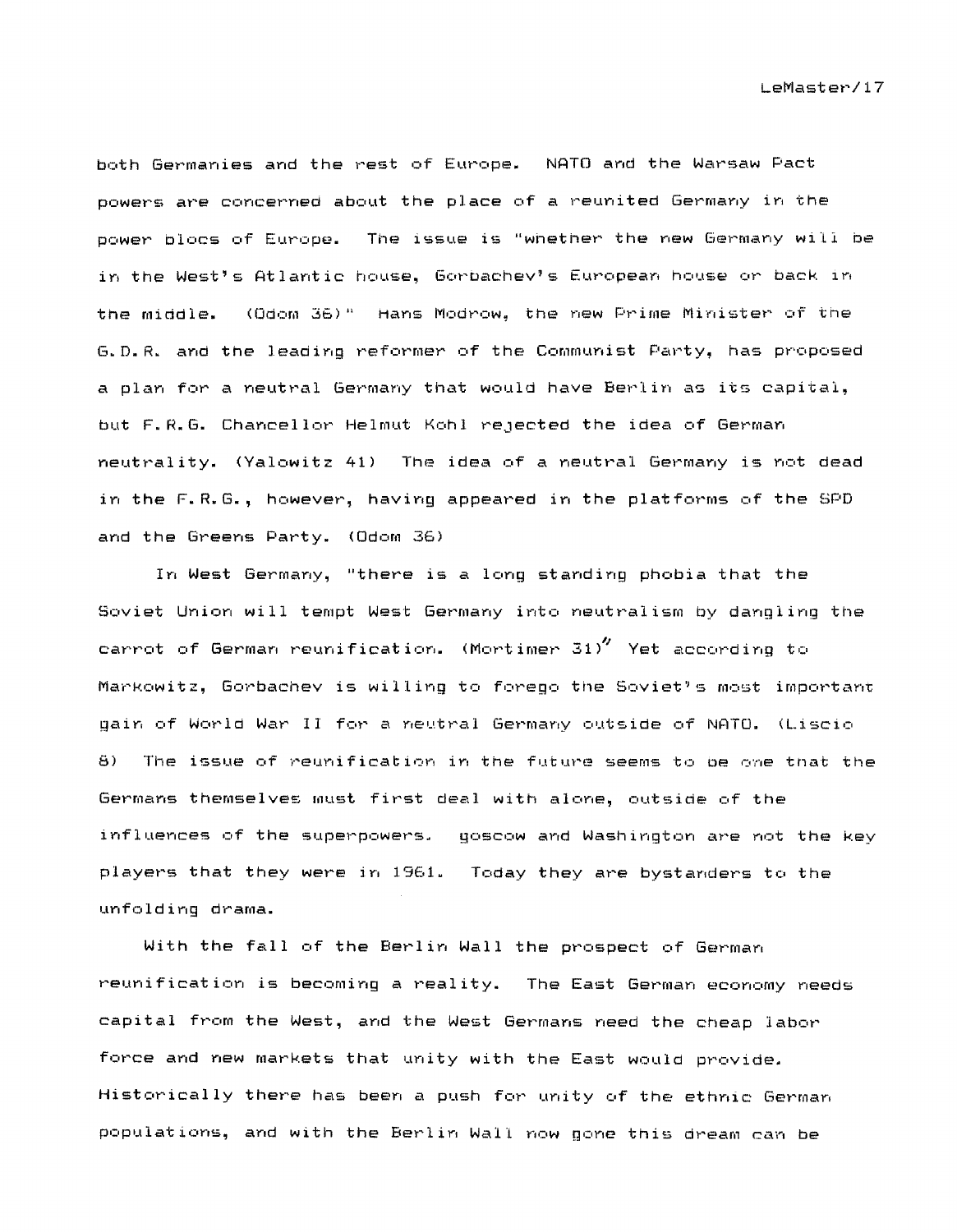realized. The lesson of the Berlin Wall has been that a political reaction such as the building of the Wall cannot hide or eliminate the social and economic problems of a country. The Cold War has finally begun to thaw, and the era of mistrust between the East and West caused by the Wall has ended. The G.D.R.'s construction of the Berlin Wall was orlly a brief aberation in tne nistory of unity among the German people, who are once again working together to buila a better future for themselves and the rest of Europe.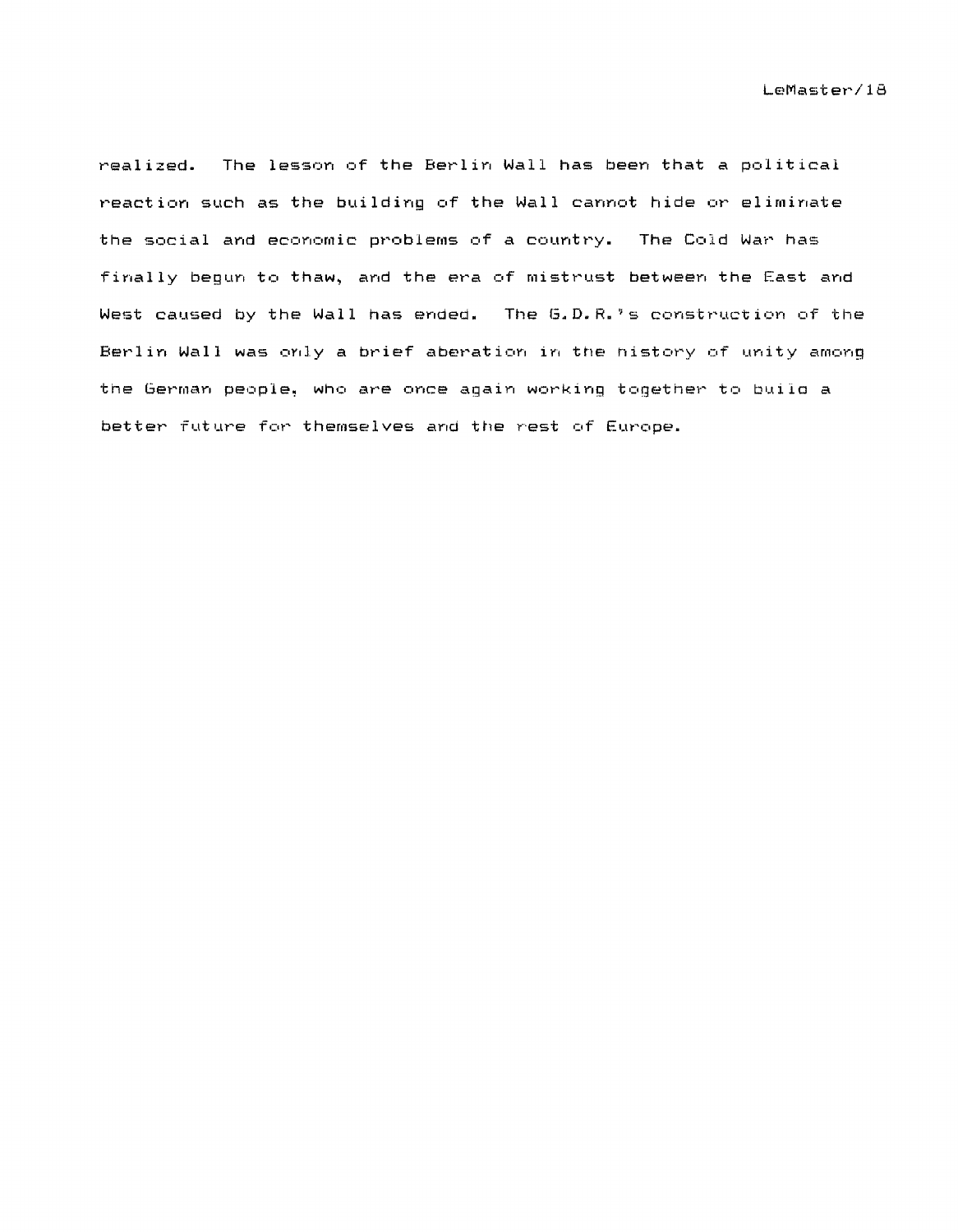## Bibliography

Berlin and the Problem of German Reunification, Reference Division, Central Office of Information, London, 1964.

"Berlin: Where Rivalry Between East, West Soars", U.S. News & World Report, July 18, 1983, pp. 32-34.

Burgess, John P.. "Images of the Wall: A Scar Across Germany", The Christain Century, July 30, 1986, pp. 672-73.

Childs, David, Thomas A. Baylis and Marilyn Rueschemeyer, East Germany in Comparative Perspective, Routledge, New York, 1989.

Cornelsen, Doris, Horst Lambrecht, Manfred Melzer and Cord Schwartau. Die Bedeutung des Innerdeutschen Handels für die Wirtschaft der DDB, Deutsches Institut fur Wirtschaftsforschung Sonderheft 138, Duncker & Humblot, Berlin, 1983.

Elkins, T.H. and B. Hofmeister, Berlin: The Spatial Structure of a Divided City, Methuen & Co., New York, 1988.

Fairlamb, David, "West Berlin's Battered Economy", Dun's Business Month, March 1983, pp. 60-63.

Fein, Esther B., "Moscow Praises German Change", New York Times, Nov. 10, 1989, A16.

Francisco, Ronald A. and Richard L. Merritt, ed., Berlin Between Two Worlds, Westview Press, Boulder, Co., 1986.

Friedman, Thomas L., "U.S. Enthuasiastic But Has Concerns", New York Times, Nov. 11, 1989, p.1.

Friedman, Thomas L., "U.S. Worry Rises Over Europe's Stability", New York Times, Nov. 10, 1989, p. A16.

Gelb, Norman, The Berlin Wall: Kennedy, Khruschev and A Showdown in the Heart of Europe, Simon & Schuster, New York, 1986.

"Genosse Honecker aus dem Amt entfernt", California Staats-Zeitung, Oct. 19, 1989, p. 1.

"Gesprach mit Opposition in der DDR langst im Gang". Nordämerkinaisch Wochen-Post, Nov. 4, 1989, p.1.

Guten Morgen Deutschland: Das Tagebuch der Freiheit. Axel-Springer Verlag AG, Hamburg, 1989.

Heitzer, Heinz, GDR: An Historical Outline, Verlag Zeit im Bild, Dresden, 1981.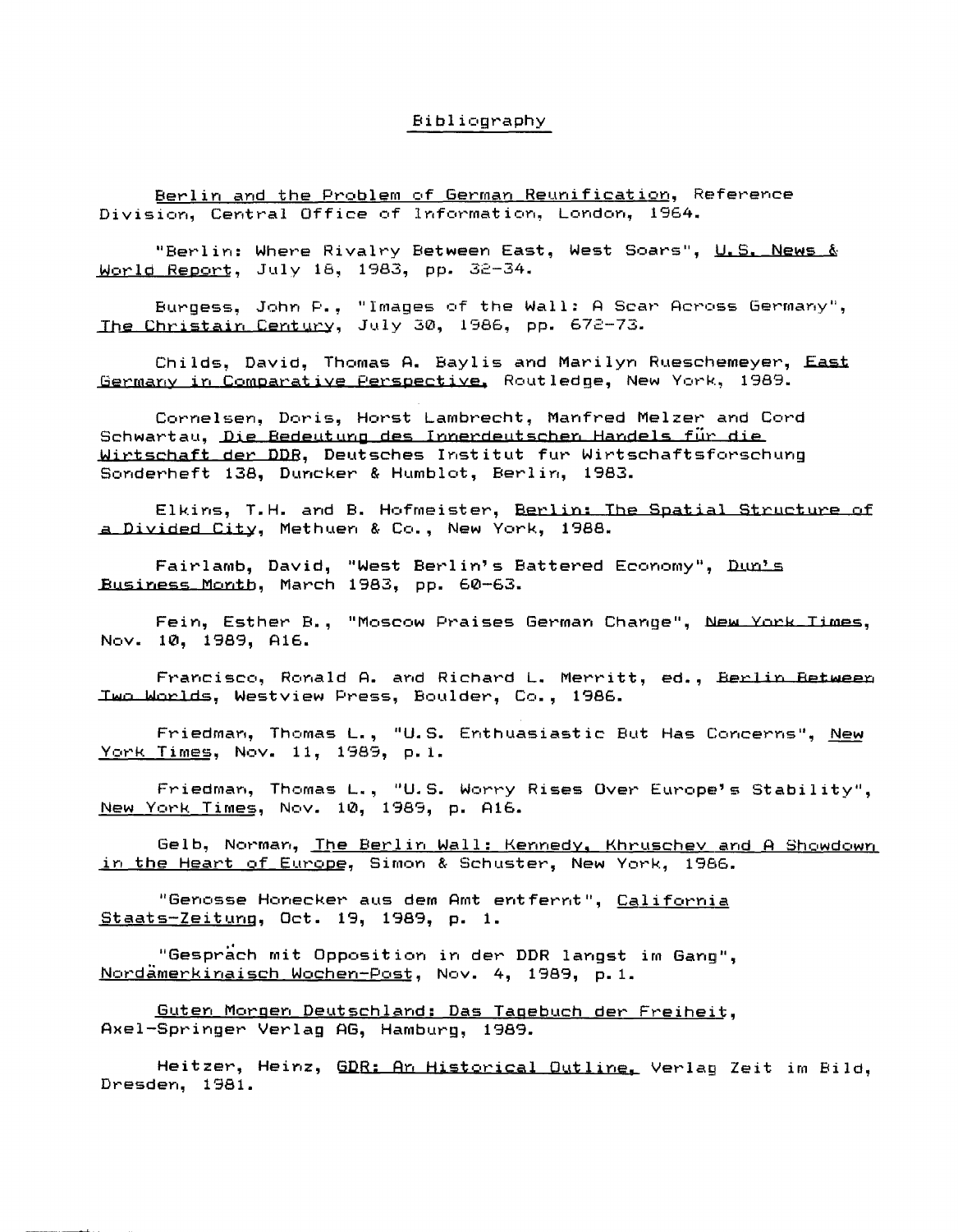"High Hopes For the Future", Euromoney, July 1988, Supplement 3, pp. 32-36.

Hillenbrand. Martin J., ed. The Future of Berlin, Allanheld, Osmun Publishers. Montclair. N.J., 1980.

Hillgruber, Andreas, Berlin Dokumente 1944-61, Stephan Verlansnesellschaft MBH, Darmstadt, 1961.

Hope, Christopher, "Seeing is Believing: In Berlin, the 'Ossies' go West", The New Republic, Dec. 18, 1989, pp. 14-16.

Horn, Klaus, Die Berlin-Krise 1958/61: Zur Funktion der Krise in der internationalen Politik, Europaische Verlagsanstalt, Frankfurt am Main, 1970.

Keithly, David M., Ereakthrough in the Ostpolitik: The 1971 Quadripartite Agreement, Westview Press, Boulder, Co., 1986.

Keller, John W., Germany, The Wall and Berlin: Internal Politics During An International Crisis, Vantage Press, New York, 1964.

Lambrecht, Horst, Der Handel der Deutschen Demokratischen Republik mit der Bundesrepublik Deutschland und den übrigen OECD-Landern, Duncker & Humblot, Berlin, 1977.

Liscio, John, "The Walls Come Tumbling Down", Barron's, Nov. 20, 1989, p. 8.

Lukomski, Jess, "Berlin's isolation hampers its economy", Journal of Commerce and Commercial, Nov. 18, 1982, p. 23B.

Mander, John, Berlin: Hostage for the West, Greenwood Press, Westport, Conn., 1962.

Marriott, Michael, "Sale of Century! Bits of Cold War, Just \$7 an Ounce", New York Times, Nov. 22, 1989, p. B1.

McAdams, A. James, East Germany And Detente: Building Authority After The Wall, Cambridge University Press, New York, 1985.

Merritt, Richard L. and Anna J. Merritt, ed. Living With The Wall: West Berlin, 1961-1985., Duke University Press, Durham, N.C., 1985.

Minnerup, Gunter, "Opening Up a New Europe", The Nation, Dec. 4, 1989, pp. 672-674.

Moreton, Edwina, ed., Germany between East and West, Cambridge University Press, New York, 1987.

Mortimer, Edward, "Bringing Down the Wall", World Press Review,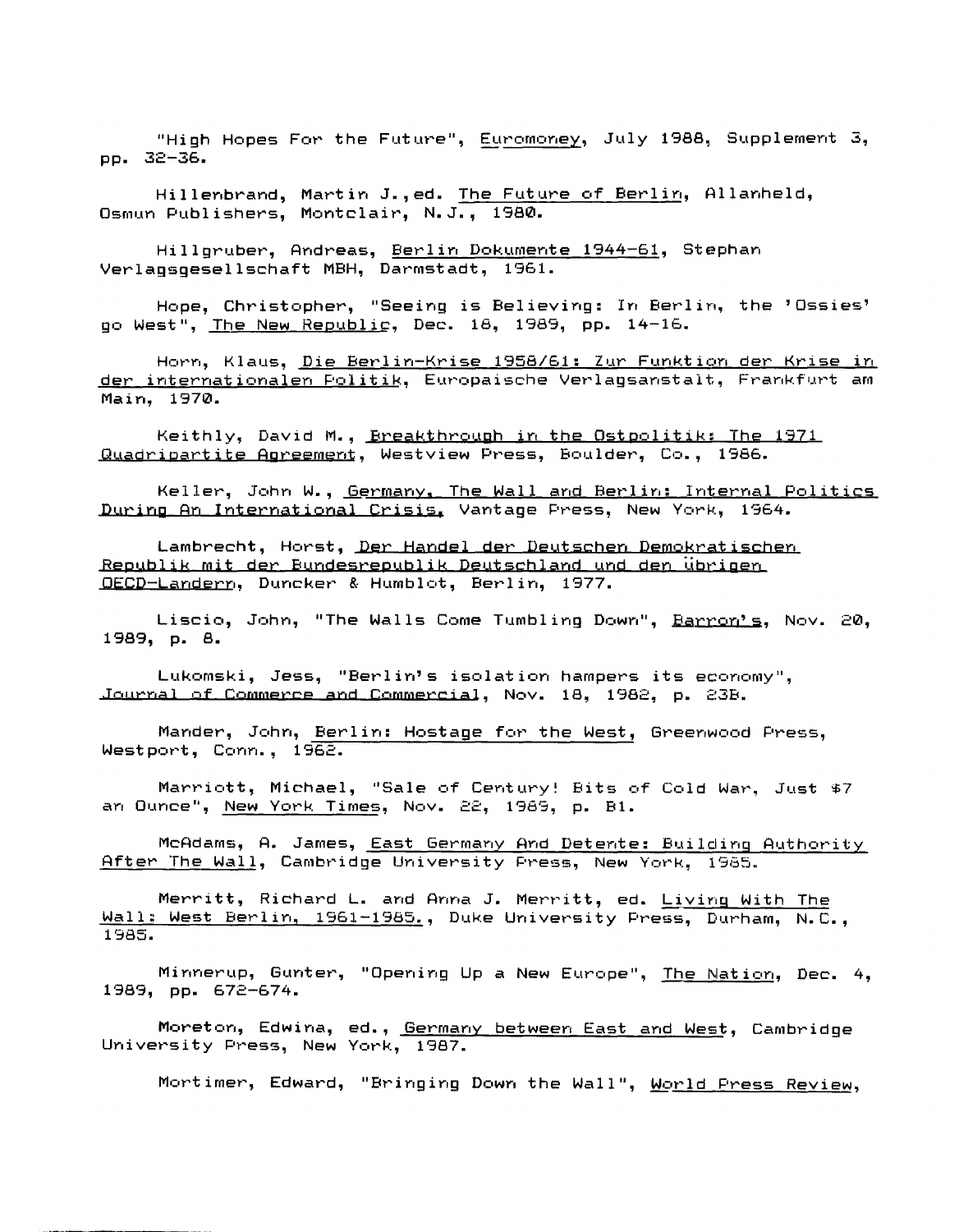May 1989, p. 31.

Newcomb, Linda, "West Berlin: Beyond the Barriers", Consumer Markets Abroad, April 1988.

Odom, William E., "Top of the agenda: Germany's future", U.S. News & World Report, Jan. 22, 1990, p. 36.

Otto-Arnold, Charlotte, Das Kaufkraftverhältnis zwischen D-Mark und Mark (DDR), Duncker & Humblot, Berlin, 1979.

Paterson, Tony, "A Quarter-Century Divided", New Statesman, Aug. 8, 1986, pp. 17-18.

Riemer, Blanca, "As the Wall Falls, the Mark Rises", Business Week, Jan. 15, 1990, p. 40.

Riemer, Blanca and Jonathan Kapstein, "The West German Mark May Soon Rule the East", Business Week, Nov. 27, 1989, p. 65.

Roth, Terence, Jane Mayer and Timothy Aeppel, "Fallen Symbol: Berlin Wall No Longer Will Hold Germans Behind Iron Curtain.", Wall Street Journal, Nov. 10, 1989, p. A4.

Ryback, Timothy W., "Why the Wall Still Stands", Atlantic, August 1986, pp. 20-26.

Schneider, Eberhard, Ihe G.D.R.: The History, Politics, Economy and Society of East Germany, St. Martins Press, New York, 1978.

Simpson, John, "Merging Germany: The Action", World Monitor, Jan. 1990, pp. 32-36.

Shell, Kurt, Bedrohung and Bewahrung: Fuhrung und Bevolkerung in der Berlin-Krise, Westdeutscher Verlag, Koln, 1965.

Slusser, Robert M., The Berlin Crisis of 1961, Johns Hopkins University Press, Baltimore, 1973.

Smolowe, Jill, "Tale of a Sundered City", Time, August 18, 1986, pp. 32-34.

Spittmann, Ilse, "Die Krise der DDR und die deutsche Einheit", Deutschland Archiv, December 1989, pp. 1329-1330.

Stern, Carola, Ulbricht: A Political Biography, Frederick A. Praeger, New York, 1965.

"Two Germanies United Would Pose Challenge to Other Economies". Wall Street Journal, Nov. 13, 1989, p. A1.

Von der Gablentz, Otto Martin, The Berlin Question In Its Relations to World Politics, 1944-1963, R. Oldenbourg Verlag, Munich,